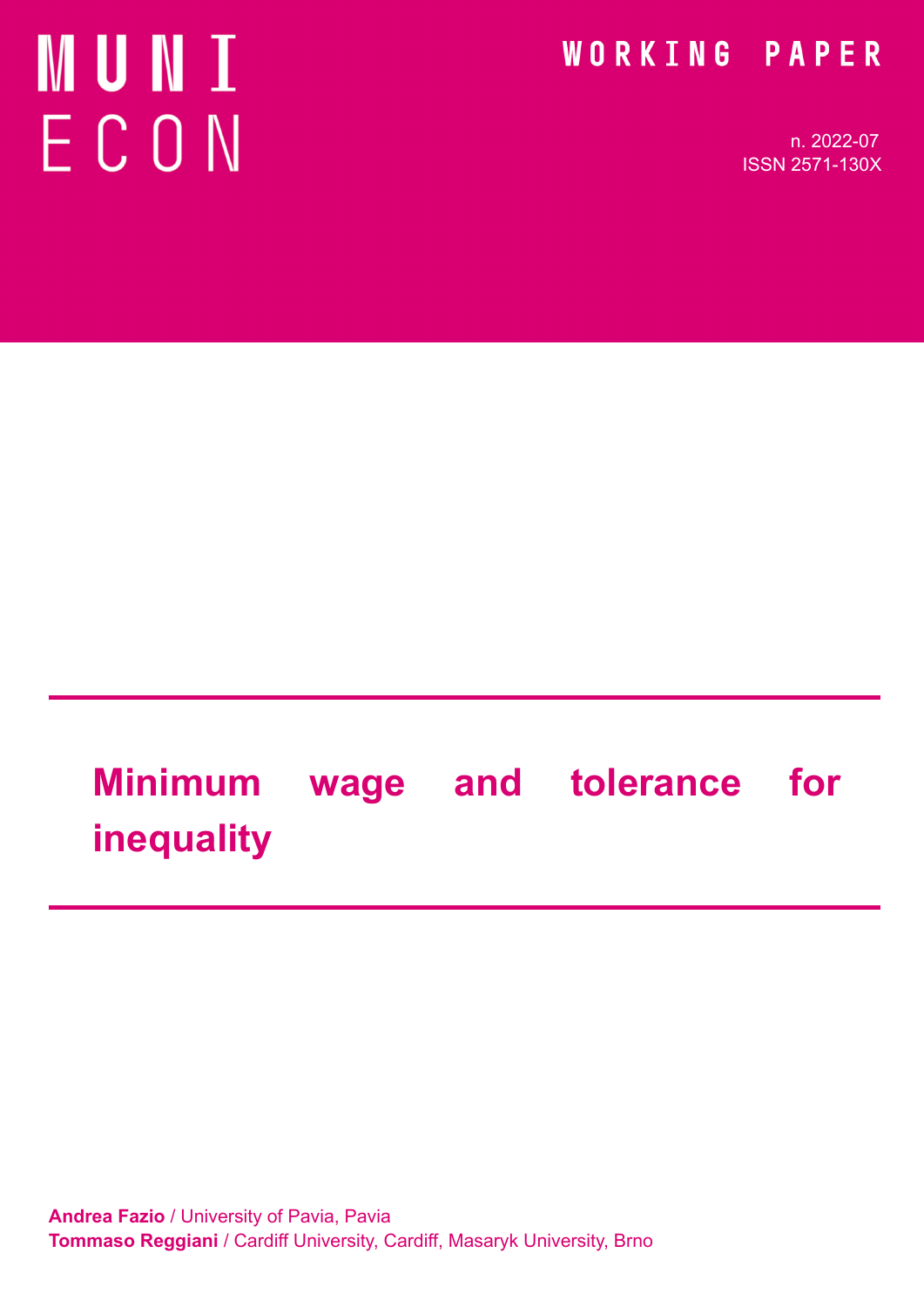# **Minimum wage and tolerance for inequality**

### **Abstract**

We suggest that people advocate for equality also because they fear income losses below a given reference point. Stabilizing their baseline income can make workers more tolerant of inequality. We present evidence of this attitude in the UK by exploiting the introduction of the National Minimum Wage (NMW), which institutionally set a baseline pay reducing the risk of income losses for British workers at the bottom of the income distribution. Based on data from the British Household Panel Survey, we show that workers that benefited from the NMW program became relatively more tolerant of inequality and more likely to vote for the Conservative party.

**Masaryk University** Faculty of Economics and Administration

Authors: **Andrea Fazio** / University of Pavia, Pavia **Tommaso Reggiani** / Cardiff University, Cardiff, Masaryk University, Brno

Contact: andrea.fazio@unipv.it, reggianit@cardiff.ac.uk Creation date: 2021-05-05 Revision date:

**Keywords: nequality, Redistribution, Minimum wage, Reference dependency, United Kingdom.** JEL classification: H10, H53, D63, D69, Z1

Citation: Fazio, A., Reggiani, T. 2022. *Minimum wage and tolerance for inequality*. MUNI ECON Working Paper n. 2022-07. Brno: Masaryk University.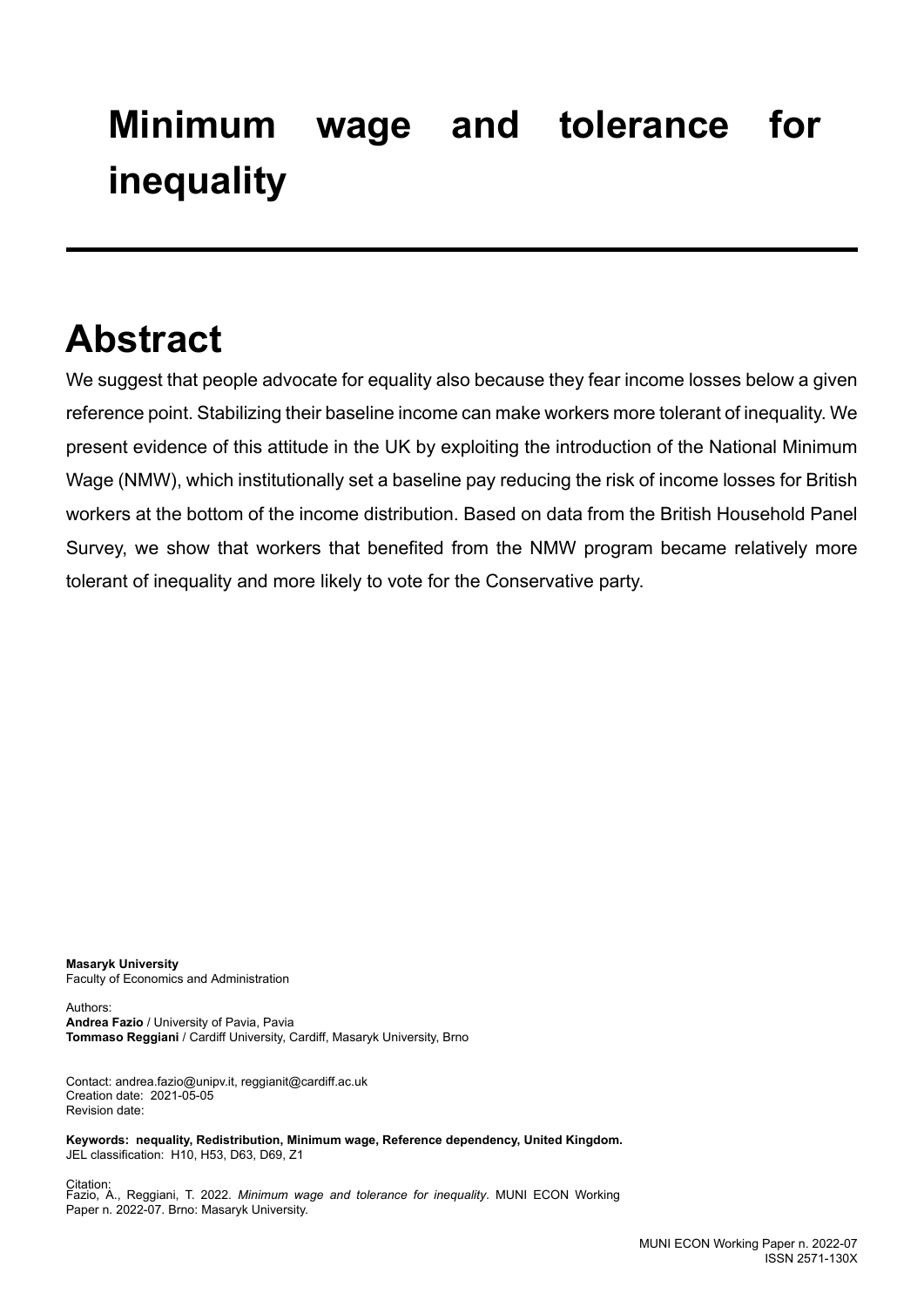#### Minimum wage and tolerance for inequality\*

Andrea Fazio<sup>†</sup> Tommaso Reggiani<sup>‡</sup>

March 15, 2022

#### Abstract

We suggest that people advocate for equality also because they fear income losses below a given reference point. Stabilizing their baseline income can make workers more tolerant of inequality. We present evidence of this attitude in the UK by exploiting the introduction of the National Minimum Wage (NMW), which institutionally set a baseline pay reducing the risk of income losses for British workers at the bottom of the income distribution. Based on data from the British Household Panel Survey, we show that workers that benefited from the NMW program became relatively more tolerant of inequality and more likely to vote for the Conservative party.

Keywords: Inequality, Redistribution, Minimum wage, Reference dependency, United Kingdom.

JEL Classification: H10, H53, D63, D69, Z1.

<sup>\*</sup>We are indebted to Fabio Sabatini for his suggestions on this work. This work beneted from comments by Marianna Belloc, Ada Ferrer-i-Carbonell, Claudio Deiana, Andrea Geraci, Melanie Jones, Flaviana Palmisano, Edoardo Teso, and Marco Ventura. We are grateful to participants at the ECINEQ meeting 2021, participants at the SIE conference 2021, seminar participants at Cardiff University, University of Essex, and Sapienza University of Rome for their helpful comments. The research leading to these results has received funding from the European Union's Horizon 2020 research and innovation programme under grant agreement No. 730998, InGRID-2 -Integrating Research Infrastructure for European expertise on Inclusive Growth from data to policy and the Czech Science Foundation (GA20-06785S). Usual caveats apply.

University of Pavia, Department of Political and Social Sciences, Italy. Email: andrea.fazio@unipv.it. https://orcid.org/0000-0003-1265-1065.

<sup>&</sup>lt;sup>‡</sup>Cardiff University, Cardiff Business School, Cardiff, United Kingdom; Masaryk University, MUEEL lab, Brno, Czech Republic; IZA, Bonn, Germany. Email: reggianit@cardiff.ac.uk. https://orcid.org/0000-0002-3134-1049.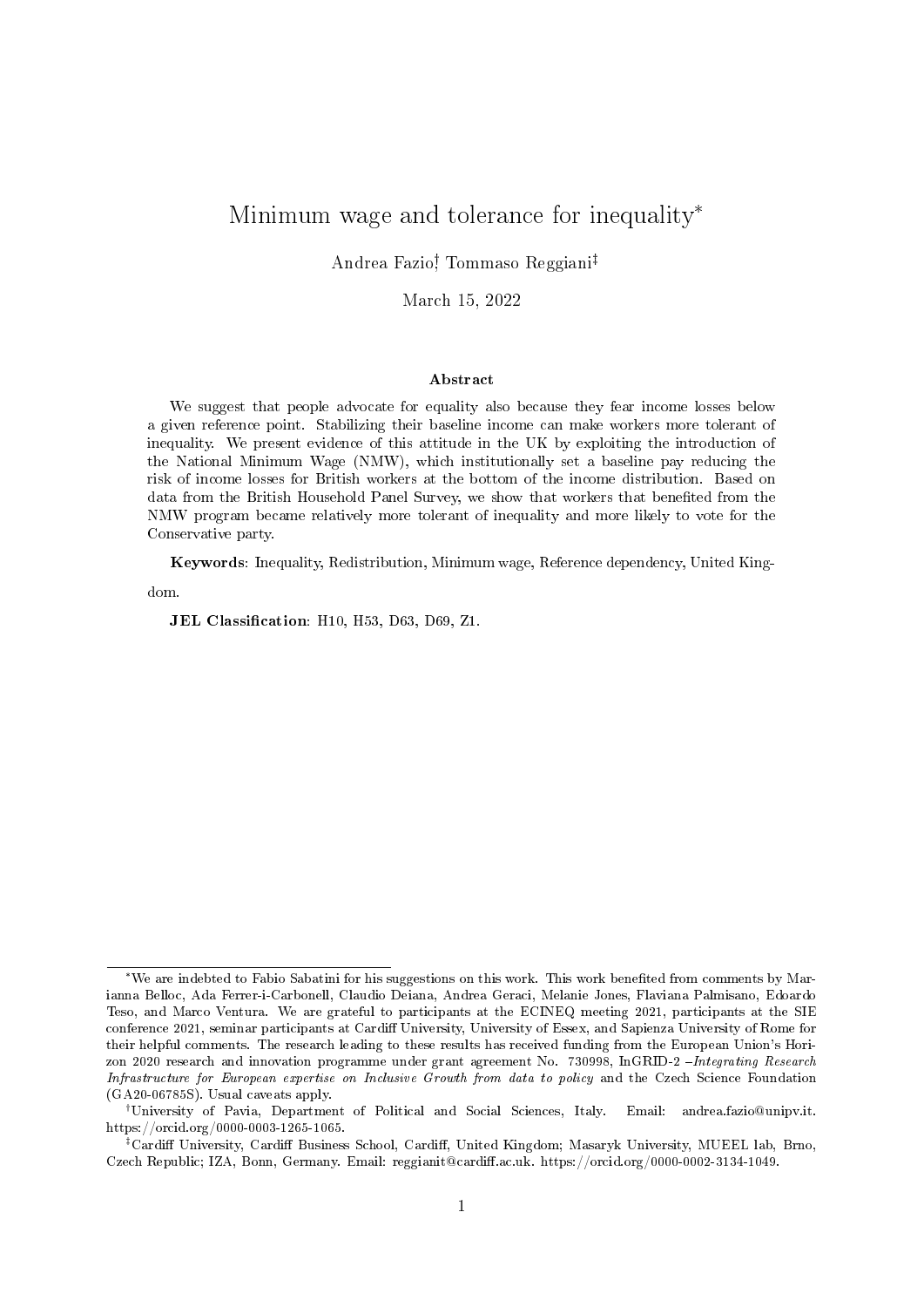#### 1 Introduction

Standard economic reasoning suggests that people below the mean income should ask for redistribution (Meltzer and Richard, 1981) and support parties that stand up for inequality reduction (Corneo and Gruner, 2002). However, the individual demand for redistribution is boundedly rational, and low-income groups are often averse to redistributive policies and support anti-egalitarian parties (Roemer, 1998). Why do relatively poor people tolerate inequality and do not advocate for redistribution even if they would benefit from it without bearing its cost? Bénabou and Ok (2001) theorize that "prospects of upward mobility" (POUM) play a crucial role, as low-income people accept inequality to the extent to which they believe they can improve their condition in the future. This hypothesis finds support in the evidence showing how individual beliefs about fair opportunities for social mobility tend to weaken taste for redistribution (Alesina and La Ferrara, 2005; Alesina et al., 2012, 2018). However, people generally form their preferences around specific reference points (Tversky and Kahneman, 1991; O'Donoghue and Sprenger, 2018). New experimental research shows that preferences for redistribution heavily depend on positional concerns (Kuziemko et al., 2014; Fisman et al., 2021; Charité et al., 2015). Following this line of thought, we suggest that the fear of income losses below a given reference point may be an additional driver of redistributive preferences.

Individuals might support a more equal distribution of income also to cope with the instability of their reference point. If this is the case, a measure that institutionally sets and stabilizes the reference income could make people more tolerant of inequality. We provide evidence of this attitude by exploiting the National Minimum Wage (NMW) introduction in the UK in 1999, which institutionally established a baseline pay reducing the risk of income losses for roughly four percent of the UK labour force. Using data from the British Household Panel Survey (BHPS), we can observe workers' preferences for inequality before and after the reform. Exploiting the panel dimension of the data, we show that workers who benefited from the NMW became significantly more tolerant of inequality. This finding persists in different specifications of the control group and is robust to an intention-to-treat approach in which the treatment group contains individuals whose hourly wage was below the NMW for their age in the eighth wave (the year before the reform). The effect is sizable: having benefited from the NMW increases the probability to tolerate inequality by 11 percent. This evidence suggests that preferences for inequality are also driven by reference dependence, as reducing the risk of income losses below the reference point (the guaranteed minimum wage) makes people more willing to accept disparities in the income distribution. We strengthen this result by presenting complementary evidence on voting behavior. People who experienced a wage increase because of the NMW are signicantly more likely to vote for the Conservative Party. Having bene fited from the NMW raises the probability of voting Conservative by roughly 9 percent. A battery of robustness checks and placebo tests supports the causal interpretation of our results.

Our contribution bridges three strands of the economic literature. The first studies why people develop seemingly unselfish preferences for inequality and redistribution, analyzing the role of prospects and beliefs about social mobility (Piketty, 1995; Bénabou and Ok, 2001; Alesina and La Ferrara, 2005), concerns for the fairness of social competition (Alesina and Angeletos, 2005; Sabatini et al., 2019), positional concerns (Kuziemko et al., 2015), experienced macroeconomic conditions (Giuliano and Spilimbergo, 2014; Roth and Wohlfart, 2018), cultural drivers (Eugster et al., 2011), altruism (Dahlberg et al., 2012; Ghiglino et al., 2021), and civic capital (Algan et al., 2016; Cerqueti et al., 2019). A few studies addressed the potential role of reference dependence. Charité et al. (2015) provide experimental evidence that, when taxpayers have manifest reference points, impartial spectators are reluctant to cause economic losses because they project their loss aversion onto recipients. Gualtieri et al. (2019) show that experiencing the fear of incurring in economic losses due to a natural disaster raises support for redistribution even for those individuals who do not endure any material damage. Martén (2019) finds that the demand for redistribution raises when individuals lose their job and declines when their economic prospects return to the reference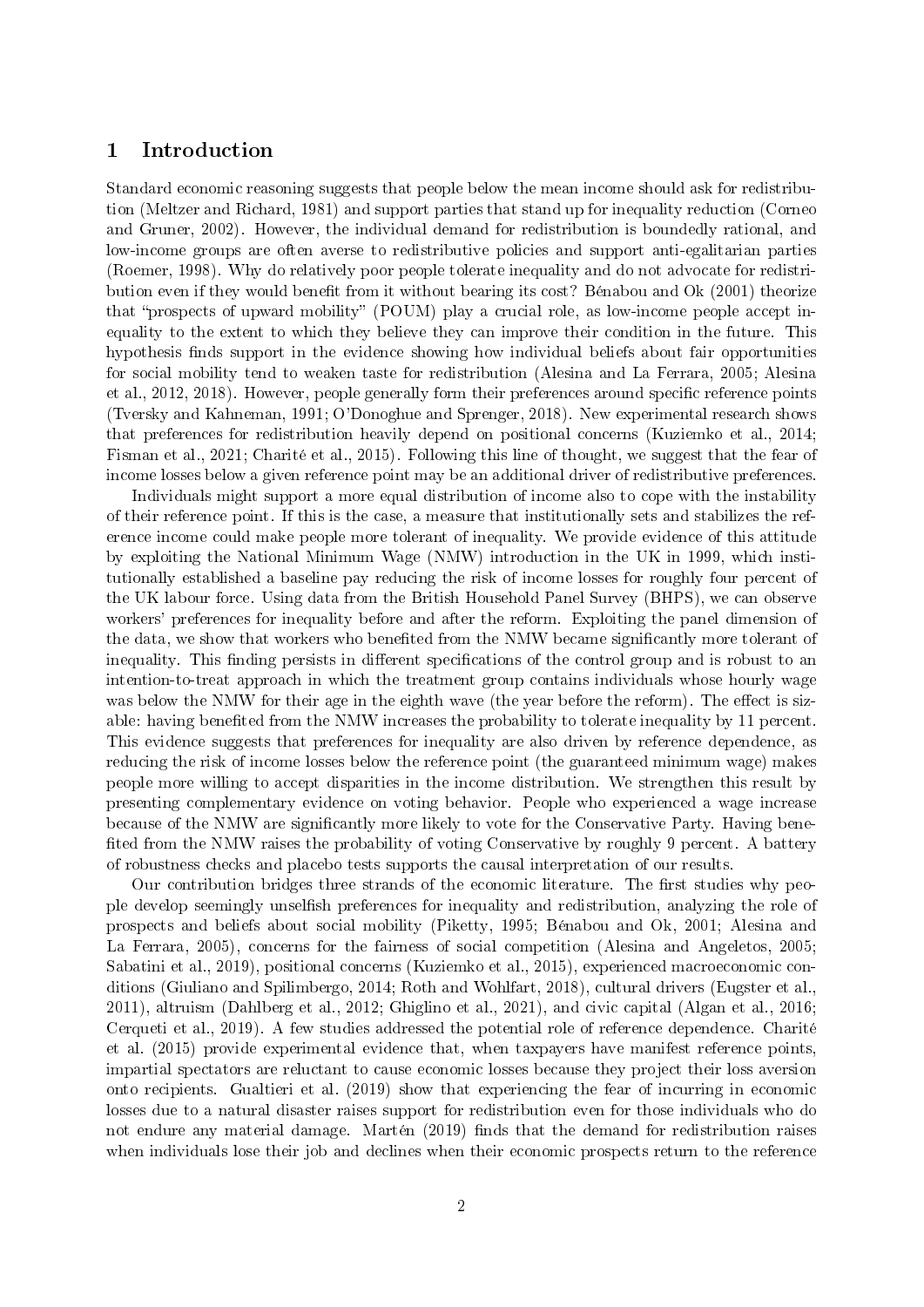point. We add to this literature by providing causal evidence that people experiencing a reduction in the risk of economic setbacks tend to tolerate inequality more.

The second strand of literature studies the impact of minimum wage policies on employment (e.g. Dickens et al., 1999; Stewart, 2004b,a; Cengiz et al., 2019), fairness perceptions and reservation wages (Falk et al., 2006), wage inequality (Dickens and Manning, 2004; Autor et al., 2008; 2016), firm performance (Draca et al. 2011), consumption (Aaronson et al. 2012), tax compliance (Tonin, 2011), and health outcomes (Adams et al. 2012; Reeves et al., 2017), to name a few. We add to this field by offering an empirical analysis of the impact of a minimum wage program on a so far unexplored outcome. Our contribution shows that measures aimed at reducing inequality can counterintuitively affect preferences for inequality, possibly entailing an electoral penalty for the party that promoted them.

Finally, we connect to studies assessing the impact of reference dependence concerns on economic preferences and behavior such as support for redistribution (Charité et al., 2015; Martén, 2019), risk attitudes (Thaler et al., 1997), job search (Della Vigna et al., 2017), consumption (Karle et al., 2015), and tax compliance (Engstrom et al., 2015). We contribute to this field by providing support to the hypothesis that the fear of economic losses also prompts a change in workers' preferences(Charité et al., 2015; Della Vigna et al., 2017; Martén, 2019), resulting in a stronger support for equality.

The rest of the paper proceeds as follows. In Section 2, we describe our data and empirical strategy. Section 3 presents and discusses of our results. Section 4 offers conclusive remarks.

#### 2 Data and empirical strategy

In this section, we first present the data. Then, we report some descriptive statistics and detail our empirical strategy. In a nutshell, the econometric analysis exploits the panel dimension of the data to assess how workers involved in the NMW scheme changed their preferences for inequality compared to those who did not benefit from the reform. In our baseline specification, the treated group consists of the workers whose wages increased thanks to the NMW scheme. We also implement an *intention-to-treat* approach in which we employ alternative specifications of the treatment group. To corroborate the interpretation of results, we present complementary evidence on the impact of the minimum wage on vote intentions. Finally, we perform placebo tests to check for the validity of our identification.

#### 2.1 Data

The British Household Panel Survey (BHPS) is a longitudinal survey based on a representative sample of the British population (Taylor et al., 2007). It started in 1991 and, though initially designed as an indefinite life panel, ended in 2008, when a new survey replaced it. The BHPS interviews all the permanent members of the household face to face. The questionnaire collects information on economic characteristics, such as employment status, salary, number of worked hours, and on personal attitudes and opinions.

#### 2.1.1 Minimum wage in the BHPS

Focusing on the workers at the lower tail of the wage distribution, the introduction of a baseline pay provides a well-suited framework to study how reference dependence affects individual tolerance for inequality by giving them a precise reference point, under which their wage cannot decline (Falk et al., 2006). In this study, we exploit information on the introduction of NMW in the UK in April 1999. The baseline pay was initially set at £3.6 per hour for workers aged more than 22 and to £3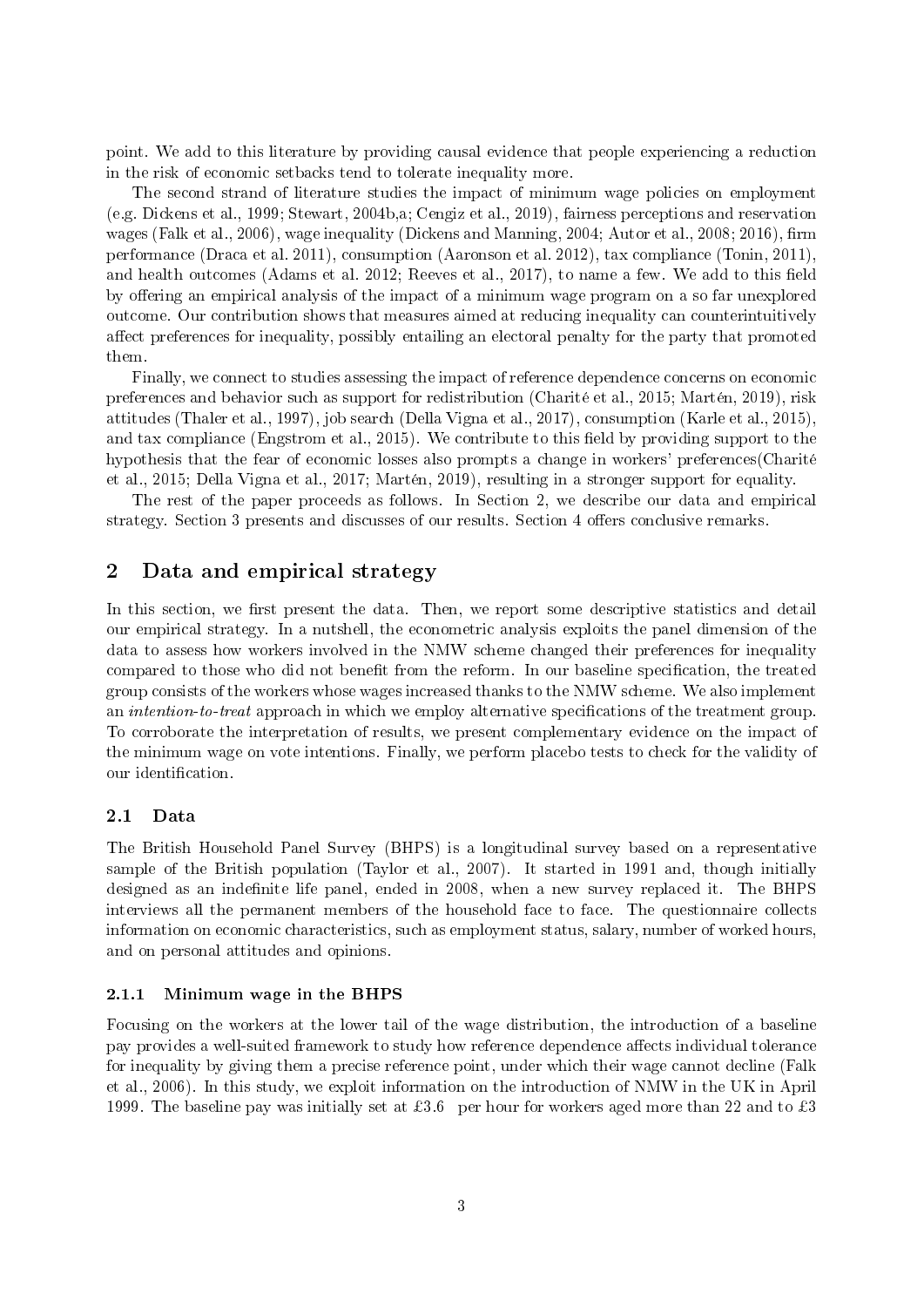for those aged between 18 and  $21^1$ . To collect information on NMW recipients, we use the British Household Panel Survey (BHPS), which, in the ninth wave collected in 1999, asked workers whether their hourly pay increased because of the reform. Interviewees who gave an affirmative response to the question about the NMW form the treatment group in our baseline estimates. Given the panel structure of the BHPS we are able to track these individuals over the time span of our study. To reduce measurement errors, the BHPS only asked about the minimum wage to respondents who did not change employer between the waves before and after the introduction of the NMW. While this probably leads to underestimating the number of workers who increased their pay due to the program, it also allows us to focus on workers with a more stable employment history.

To test the robustness of our baseline specification, we also use other measures of the treatment variable. We perform an intention-to-treat approach in the spirit of Arulampalam et al. (2004) by including in the treatment group those workers whose hourly pay was below the baseline level right before the introduction of the NMW and whose hourly pay was between the minimum wage and 25% more than the NMW in the year of the introduction. Our variable of interest takes a value equal to one for treated individuals and zero otherwise.

#### 2.1.2 Tolerance of inequality

To measure tolerance for inequality, we exploit the 5-point Likert scale with which respondents were asked to score the statement: "People have different views about the way governments work. The government should place an upper limit on the amount of money that any one person can make", 1 meaning "strongly agree" and 5 "strongly disagree". The survey collected responses to this question in waves 2, 4, 6, 8, 11, 13, and 16. This BHPS item has been used to measure preferences for redistribution and attitudes towards inequality in Bjørnskov et al. (2013), Clark and D'Ambrosio (2015), and Arunachalam and Watson (2018), among others.

We re-code the variable into a dummy measuring tolerance for inequality that takes value one if the respondent strongly disagrees, disagrees or neither agrees nor disagrees, and zero otherwise (i.e., if the respondent agrees or strongly agrees), and we label the dummy as "tolerance of inequality" in the tables for the sake of brevity.

To measure respondents' political orientation, we use the question: If there were to be a General Election tomorrow, which political party do you think you would be most likely to support?. Possible responses are Conservative, Labour, Liberal Democrats or SDP, Plaid Cymru, Green Party, Other party, Other answer, None, Refused, Don't know, and Can't vote. Our variable of interest takes value one for Conservative and zero for all the other parties.

Finally, we draw information from the BHPS to control for some socio-demographic characteristics of respondents, including household income, household size, education, marital status, age, and age squared.

#### 2.2 Descriptive statistics

Treated individuals amount to roughly 2.2 percent of workers. Twenty percent of the individuals in the sample declare to be averse to inequality. Figure 1 shows the incidence of the NMW introduction. From the ninth wave (collected in 1999, the year of the introduction of the NMW), the real hourly wage of minimum wage recipients started to increase significantly, underlining the effect of the policy.

A crucial assumption of our study is that the introduction of a minimum wage gives a clear reference point to the workers. This assumption builds on previous works (see e.g. Falk et al., 2006). Furthermore, we try to show that this is the case also in our data. Indeed, starting from the ninth wave, the BHPS introduced a question asking the hourly wage to the workers in the sample. Figure

<sup>1</sup>Since then, the NMW has been updated every year, usually in October. In April 2019, the baseline was set at ¿8.21 for those aged more than 25, reaching one of the highest rates in the world.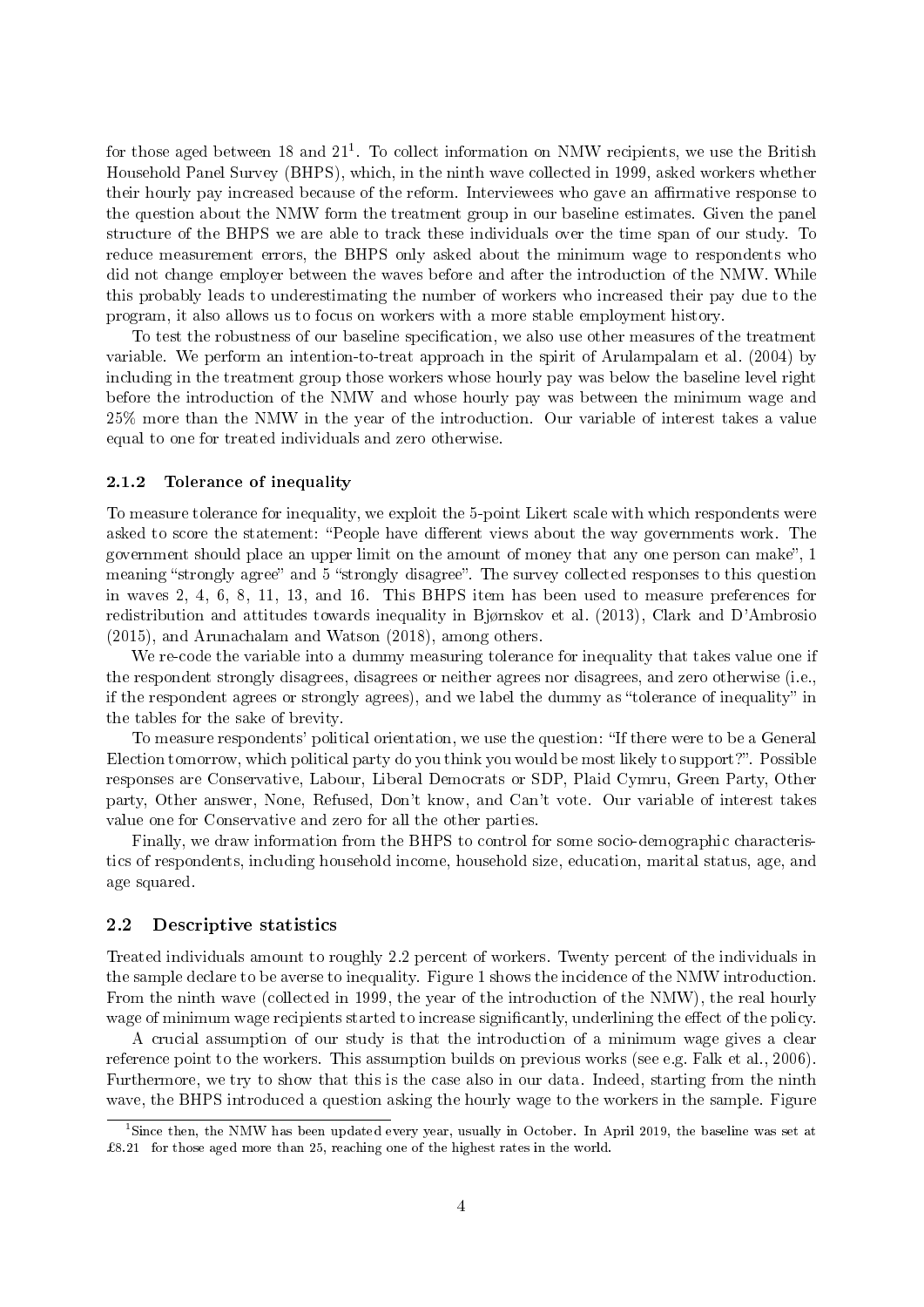2 plots the rate of the minimum wage in each year and the mode of the answers to the question asking the hourly wage for our treated individuals. Answers of our treated individuals match almost perfectly the minimum wage rate in every wave of the sample<sup>2</sup>. This evidence further suggests that the minimum wage sets a clear reference point for the workers in the lower tail of the income distribution.

Workers belonging to the treated group are mainly low-educated (around 16% of workers are graduated) and genders are perfectly balanced (51% of workers in the sample are women). Among NMW recipients, 10.6% are housekeeping and restaurant services workers, 13.7% work for personal care and related workers, 13.8% are shop salespersons and demonstrators and 14.6% are domestic and related helpers, cleaners, and launderers.

In table 2 we show that since the introduction of the NMW the workers beneting of the reform increased the number of worked hours.

| Variable                                         | Mean   | Std. Dev. | $\mathbf N$ |
|--------------------------------------------------|--------|-----------|-------------|
| <b>Dependent Variables</b>                       |        |           |             |
| "Cap on earnings"                                |        |           |             |
| Strongly Agree                                   | 0.043  | 0.203     | 32,714      |
| Agree                                            | 0.161  | 0.367     | 32,714      |
| Neither Agree nor Disagree                       | 0.164  | 0.37      | 32,714      |
| Disagree                                         | 0.482  | 0.5       | 32,714      |
| <b>Strongly Disagree</b>                         | 0.151  | 0.358     | 32,714      |
| Tolerance of Inequality (re-coded dependent var) | 0.796  | 0.403     | 32,714      |
| Vote Conservative                                | 0.101  | 0.301     | 21,179      |
| Independent Variables                            |        |           |             |
| NMW                                              | 0.024  | 0.153     | 32,714      |
| NMW (intention-to-treat)                         | 0.035  | 0.184     | 32,714      |
| Pay Increase                                     | 0.208  | 0.406     | 32,714      |
| <b>Control Variables</b>                         |        |           |             |
| Household Size                                   | 3.006  | 1.223     | 32,714      |
| Household Income                                 | 7.62   | 0.603     | 32,714      |
| Age                                              | 39.057 | 11.24     | 32,714      |
| Degree                                           | 0.161  | 0.367     | 32,714      |
| Married                                          | 0.604  | 0.489     | 32,714      |
| Female                                           | 0.511  | 0.5       | 32,714      |

Table 1: Summary statistics

Table 2: Worked hours

| <b>Variable</b>          | <b>Before NMW introduction</b> After NMW introduction |        | N     |
|--------------------------|-------------------------------------------------------|--------|-------|
| NMW                      | 27.87                                                 | 28.438 | 2.101 |
| NMW (intention-to-treat) | 25.50                                                 | 28.31  | 2.790 |

#### 2.3 Identification

To identify the effect of the minimum wage on tolerance of inequality, we exploit the panel dimension of the data, which allows us to observe preferences for inequality before and after the introduction of

<sup>&</sup>lt;sup>2</sup>Some measurement error might be due to the fact that annual increases of the NMW occurred in October, and most of the interviews of the BHPS are conducted between September and October.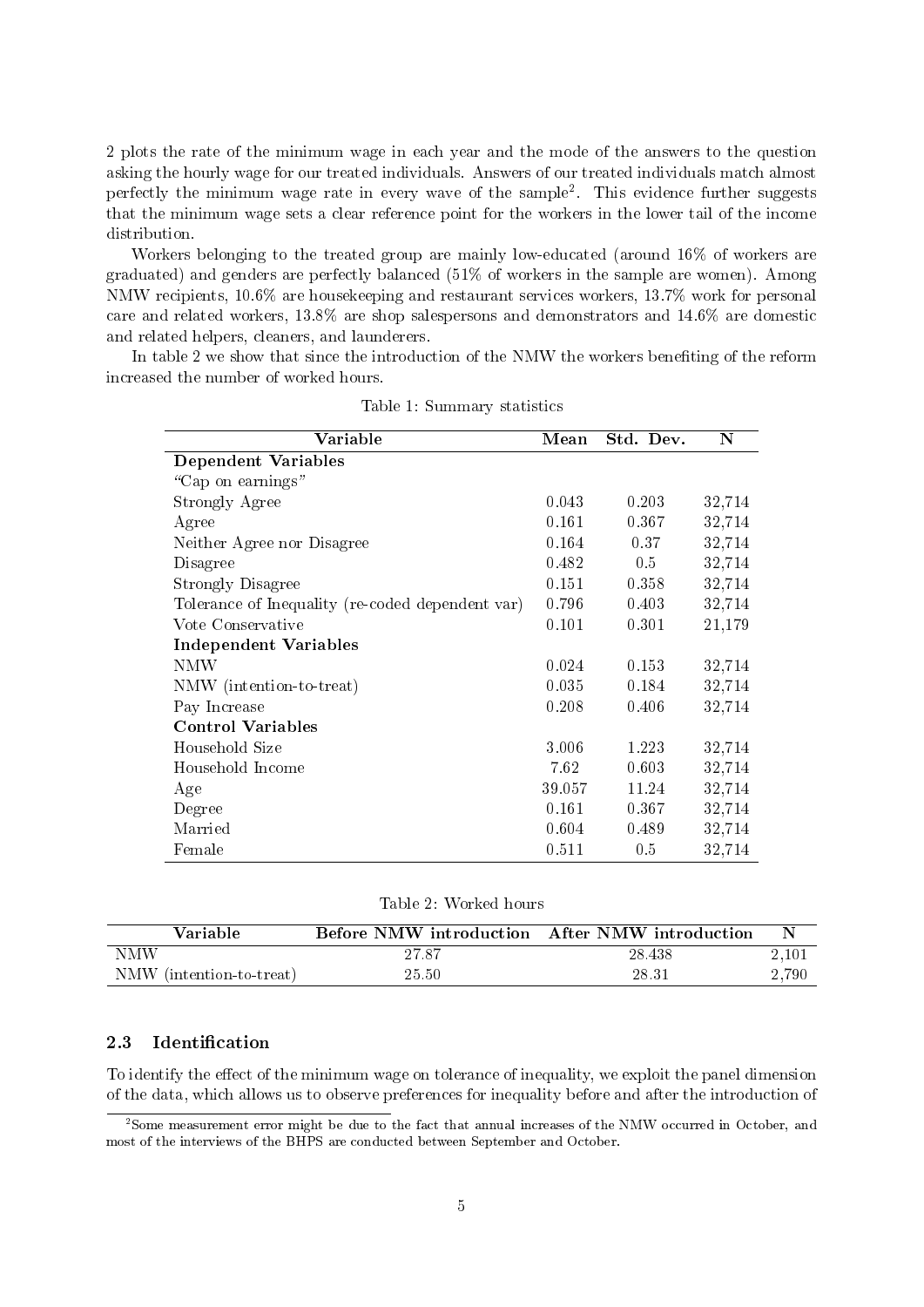Figure 1: Evolution of Hourly Wage



Notes: Data show the evoltution of real hourly wages for treated and controls and the nominal rate of the Minimum Wage since introduction.



Figure 2: Declared Hourly Wage

Notes: Data show the mode of the declared nominal hourly wages and the nominal rate of the Minimum Wage. T refers to the treated group, while ITT refers to intention-to-treat.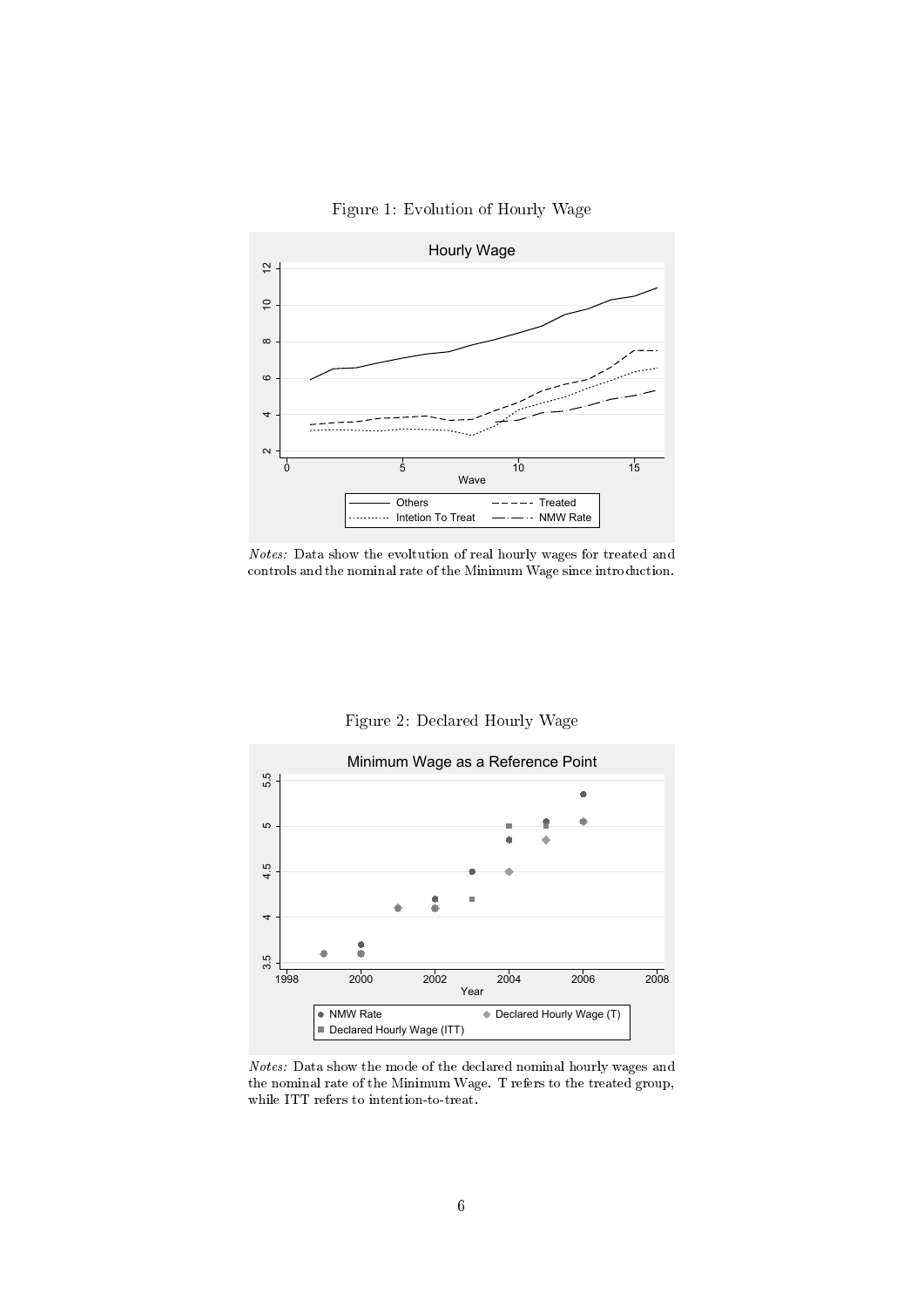the NMW  $-$  both for the workers affected and unaffected by this policy  $-$  and control for individual fixed effects.

The introduction of the NMW entailed the legal obligation to raise all the wages previously lying below the baseline. The threshold was exogenously established by law. Employers and workers could neither chose whether to comply nor affect the baseline pay rate. These circumstances allow us to circumvent the reverse causality and endogenous treatment assignment issues that are usually at stake in the analysis of individual beliefs. It is unlikely that workers self-selected below or above the baseline level according to their attitudes towards inequality, political views, or some experiences or characteristics that may in turn have affected the outcome variables we consider in the analysis. By controlling for individual fixed effects and observing preferences before and after the introduction of the minimum wage, we can avoid the bias potentially caused by time-invariant characteristics that might correlated with preferences for inequality.

We start the empirical analysis by presenting our preferred specification, where the treatment group consists of the workers whose wages increased thanks to the NMW. After assessing the impact of the NMW on the individual tolerance for inequality, we test whether beneting from the minimum wage made workers more supportive of the Conservative party that represents the most representative pro-market-oriented political party in the UK.

In section 3, we perform the empirical analysis on employed workers aged between 18 and 65 and on those aged 60 years old or less in the ninth wave, in order to drop from the treatment group individuals who were about to retire in the period covered by our study. We also exclude self-employed workers, disabled workers, those who declared a monthly wage lower than  $\pounds 30$ , and those with a basic hourly pay lower than  $\pounds1$  after the introduction of the NMW. Finally, we drop those who lived in or moved to Northern Ireland as the BHPS extended its sample to Northern Ireland only from the 6th wave.

Our reference linear probability model is:

$$
y_{it} = \alpha + \beta NMW_i * Post + \gamma X_{it} + Region_t + Wave_t + \eta_i + \varepsilon_i (1)
$$

Where  $y_{it}$  is a dichotomous variable measuring preferences for inequality,  $MW_i$  is our treatment variable that takes value one if the respondent has declared that her hourly pay increased due the introduction of the NMW (or if the worker has been treated according to the alternative specifications) and is interacted with the dummy variable "Post" that takes value equal to one from wave 9 onward (when the NMW kicks in) and zero otherwise.  $X_{it}$  is a set of observed time-varying characteristics, including, household size, education, marital status, age, and age squared. We also include regional and wave dummies to control for year and common regional trends.  $\eta_i$  is the individual fixed effect and  $\varepsilon_i$  is the error term. This approach is a Difference in Differences estimation with individual fixed effects. In Table 3, we illustrate our post-treatment period and the waves in which the BHPS provides measures for our main variables of interest.

Table 3: Treatment period and variables of interest

| Waves BHPS                      |  | 3456 |  | 7 8 9 |  |  |  | 10 11 12 13 14 15 16 |  |
|---------------------------------|--|------|--|-------|--|--|--|----------------------|--|
| Minimum wage policy (treatment) |  |      |  |       |  |  |  | 1 1 1 1 1 1 1 1      |  |
| Tolerance of iInequality        |  |      |  |       |  |  |  |                      |  |
|                                 |  |      |  |       |  |  |  |                      |  |

To check for alternative explanations of our results and rule out the suspect that they capture spurious correlations driven by a coincidence, we develop several robustness checks and placebo tests in Section 3.3. First, we add to our baseline controls other time-variant controls that might affect our results such as household income and the job ISCO classications. We also try to control for specific regional shocks including the interaction between region of residence and wave. We then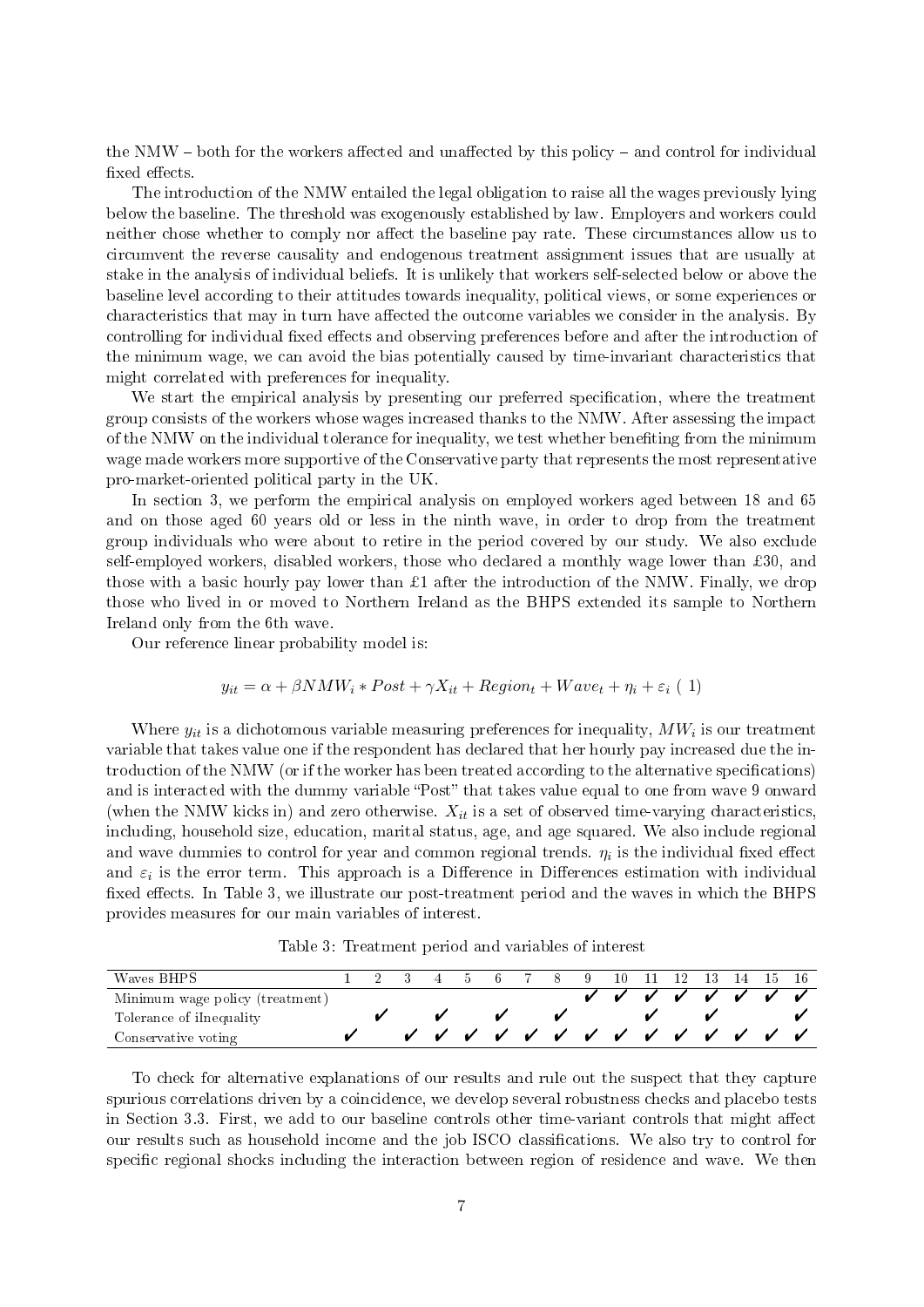define an alternative treatment group by considering treated all the individuals whose hourly wage was below the NMW threshold the year before the introduction of the NMW and between the NMW and the 25% of the NMW the year of the introduction.

We control for the possibility that the preferences of NMW recipients are actually reacting to the increase in their wage, rather than to the establishment of a precise reference point that limits the risk of economic losses. To this purpose, we restrict our control group to the workers who experienced a rise in their wages that was unrelated to the NMW in 1999. We also use the group of workers who experienced an increase in their wages as an alternative treatment group to run a placebo test.

We restrict our sample to workers more similar to those in the treatment group by performing our core analysis on two different sub-samples. The first sub-sample comprehends all those workers whose derived hourly wage is equal or below to the average hourly wage of the treatment group. Our treatment group is composed of workers who declared to have benefited from the NMW in the year of the introduction of the NMW. Therefore, some workers might have started to earn systematically more than the minimum wage later in time. With this specification, we exclude this possibility. Furthermore, this sample restriction allows us to narrow our control group only to low-wage workers with pay similar to those benefiting the NMW, but who did not declare to receive wage increases due to the NMW<sup>3</sup>. In the second sub-sample, we analyze the behavior of the specific categories of workers that most benefited from the minimum wage (cooks, waiters, shop sales assistants, domestic helpers, and cleaners). These results are shown in Table A1 in the appendix.

Finally, we administer the treatment three and five years before the introduction of the NMW to control for anticipatory effects. In the appendix, we also show our main results when restricting our sample to individuals who are present in all the BHPS waves.

#### 3 Results

In this section, we present the results of the estimations of the regression model in Equation (1). We then present our baseline assessing the role of the NMW program and some alternative specifications in which we adopt different definitions of the control group, and we employ an intention-to-treat approach. We then analyze the political preferences of treated workers. Finally, we present the results of the placebo analysis.

#### 3.1 Main specification and robustness checks

We assess whether the NMW changed workers' tolerance for inequality by observing their preferences before and after the reform. First, we contrast the treated group of NMW beneficiaries against all the other workers. The assumption is that the introduction of the minimum wage exposed its recipients to a new and salient reference point compared to all the other workers not affected by this policy. We report results in Table 4. Column 1 shows that workers beneting from the NMW display a lower probability of being inequality averse. The effect is highly statistically significant  $(p < 0.01)$  and economically sizable. Beneting from the minimum wage raises the likelihood to tolerate inequality

<sup>&</sup>lt;sup>3</sup>There can be some reasons why this happens. For example, people in our control group may have changed jobs between the 1998 and 1999, or they did not receive the increase because their employer did not comply (thus breaking the law). Furthermore, it may be that some people in our treatment group got the wage increase even if they were earning exactly the rate of the minimum wage, while this did not happen for those in our control group. This difference is possible because the amount of the wage increase is discretionary to the employer. Some employers might have chosen, for example, to set minimum wages at £4 per hour. In this case, those who were earning between  $\pounds 3.6$  and ¿3.9 per hour were subject to an increase due to the introduction of the national minimum wage even if the national minimum wage was initially set at £3.6 per hour. The data do not allow us to detect which alternative refers to each worker. However, our intention is to test the robustness of our results, and to understand the behavioral effects of setting a precise reference point on worker's wage even when comparing workers with similar wages.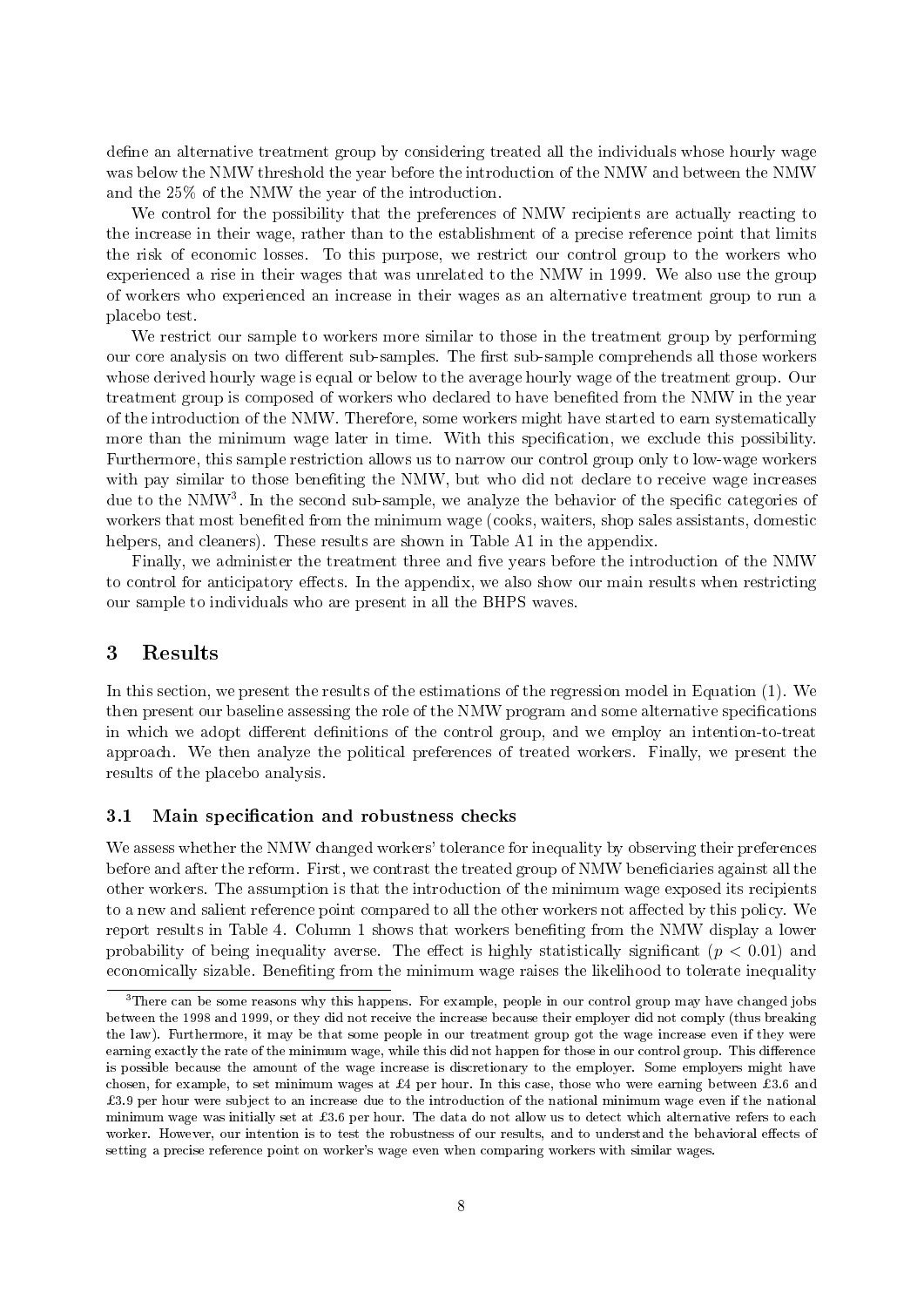by 11 percent (corresponding to 9 percentage points). As we add controls in models 2 to 4, the significance and the magnitude of the effects are unchanged.

Table 5 shows the results on voting behavior. The baseline model in Column 1 shows that the workers benefiting from the NMW are more willing to vote for the Conservative party. The effect is significant at  $5\%$  level and corresponds to an increase of the 9 percent. However, as we add controls the significance of the effect reduces. The model in column 4 is significant at 10 percent level and shows that having benefited from the NMW increases the probability of voting for the conservative party by 8 percent.

|                         | $\left(1\right)$         | $^{\rm (2)}$             | (3)                      | $_{(4)}$                 |
|-------------------------|--------------------------|--------------------------|--------------------------|--------------------------|
|                         | Tolerance for Inequality | Tolerance for Inequality | Tolerance for Inequality | Tolerance for Inequality |
| <b>NMW</b>              | $0.091***$<br>(0.029)    | $0.091***$<br>(0.029)    | $0.089***$<br>(0.030)    | $0.088***$<br>(0.030)    |
|                         |                          |                          |                          |                          |
| Constant                | $0.504*$                 | 0.435                    | $0.857**$                | $0.910**$                |
|                         | (0.299)                  | (0.303)                  | (0.436)                  | (0.443)                  |
| Observations            | 32,714                   | 32,714                   | 32,714                   | 32,714                   |
| R-squared               | 0.011                    | 0.011                    | 0.017                    | 0.021                    |
| Number of Individuals   | 8,570                    | 8,570                    | 8,570                    | 8,570                    |
| Basic Controls          | Yes                      | Yes                      | Yes                      | Yes                      |
| Wave FE                 | Yes                      | Yes                      | <b>Yes</b>               | No                       |
| Region FE               | Yes                      | Yes                      | Yes                      | N <sub>0</sub>           |
| Household Income        |                          | Yes                      | <b>Yes</b>               | Yes                      |
| Job Classification ISCO |                          |                          | Yes                      | Yes                      |
| Wave x Region FE        |                          |                          |                          | Yes                      |

Table 4: The effect of the minimum wage  $(I)$ 

Notes: The table shows the results of a linear probability model with individual fixed effects. Basic Controls: Age, age squared, education, marital status and household size. Standard errors (in parenthesis) are clustere status and household size. Standard errors (in parenthesis) are clustered at the individual level. \*  $p < 0.10$ , \*\*p  $< 0.05$ , \*

We then use different treatment and control groups. First, we employ an intention-to-treat approach. In this exercise, the treatment group includes individuals whose hourly wage was below the NMW for their age in the eighth wave (the year before the reform) and whose hourly wage was between the minimum wage and 25% above the minimum wage in the year of the reform. Second, we narrow the control group of our main treatment to workers whose wage was increased in the same year of the national minimum wage introduction, but for reasons unrelated to the minimum wage policy. In the next sub-section, we use this control group also to run a placebo test.

The results in Table 6 suggest that when we use these alternative definitions of the treatment and control group, we find that having benefited from the minimum wage increases tolerance for inequality. The results are very similar to our main results, except that the magnitude of the coefficients slightly decreases when using the intention-to-treat approach. Table 7 displays the results on voting behavior. We find suggestive evidence of an effect of the minimum wage introduction on voting intention, but the results are less signicant with respect to our main results.

In Table A1 in the appendix, we run an additional robustness check by splitting the sample. First, we focus on workers whose hourly wage is at most equal to the average hourly wage of our treated individuals. Then, we focus on workers with the same occupations observed in the treatment group. Thus, we keep in the sample cooks, waiters and bartenders, shop sale persons, and domestic helpers/cleaners (following the ISCO International Standard Classification of Occupations). Last, tables A2 and A3 in the appendix show our main results when narrowing the sample using the balanced panel. In any case, the results are similar to those in the main text.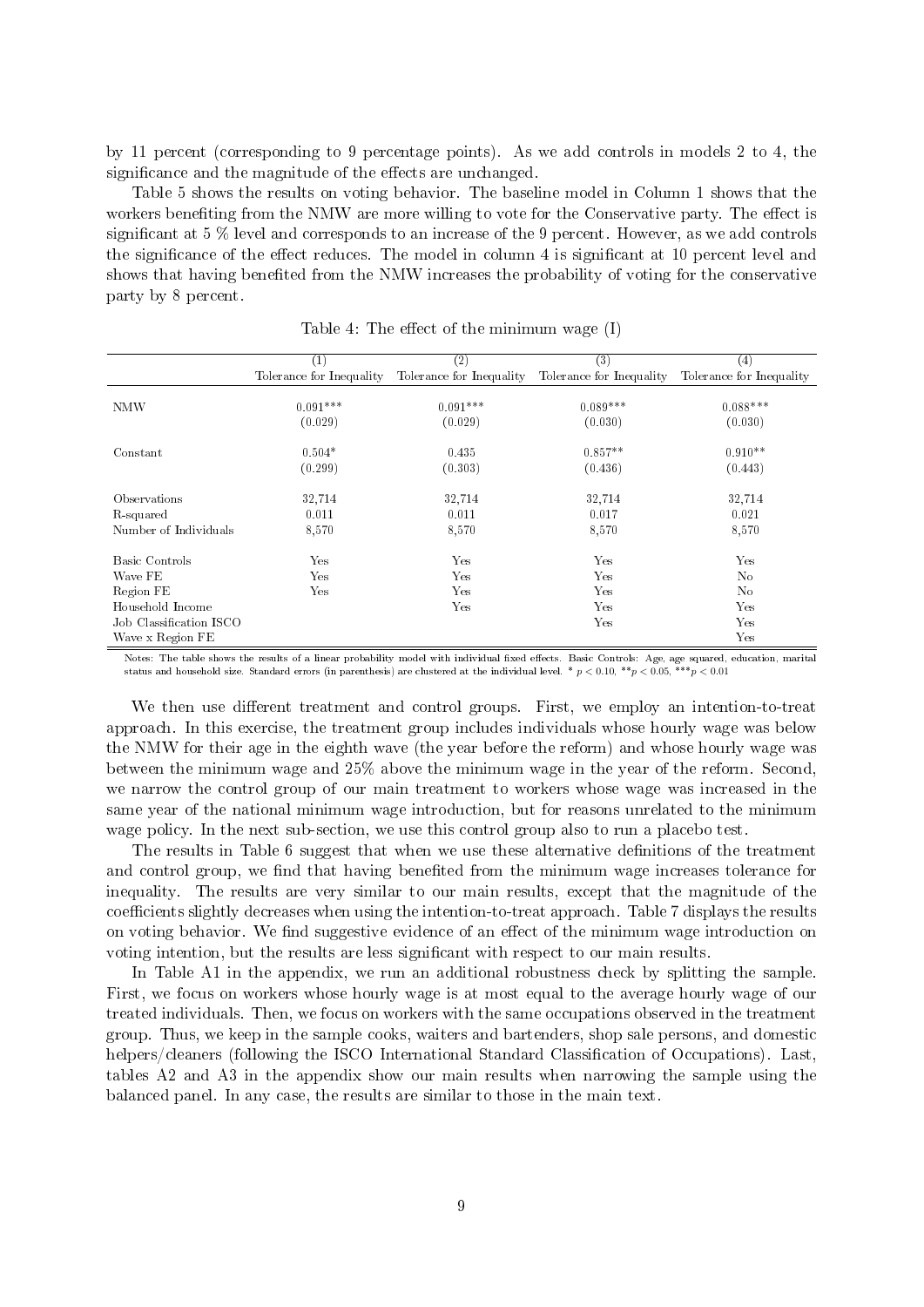|                         | $\left( 1\right)$    | $\left( 2\right)$    | (3)               | $\left( 4\right)$ |
|-------------------------|----------------------|----------------------|-------------------|-------------------|
|                         | Vote Conservative    | Vote Conservative    | Vote Conservative | Vote Conservative |
|                         |                      |                      |                   |                   |
| NMW                     | $0.091**$            | $0.091**$            | $0.088**$         | $0.079*$          |
|                         | (0.042)              | (0.042)              | (0.041)           | (0.041)           |
| Constant                | 0.323                | 0.299                | $0.464**$         | $0.421*$          |
|                         | (0.206)              | (0.214)              | (0.235)           | (0.245)           |
| Observations            | 21,179               | 21,179               | 21,179            | 21,179            |
| R-squared               | 0.017                | 0.017                | 0.024             | 0.042             |
| Number of Individuals   | 5,144                | 5,144                | 5,144             | 5,144             |
| Basic Controls          | $\operatorname{Yes}$ | Yes                  | Yes               | Yes               |
| Wave FE                 | Yes                  | $_{\rm Yes}$         | Yes               | N <sub>0</sub>    |
| Region FE               | Yes                  | Yes                  | Yes               | N <sub>0</sub>    |
| Household Income        |                      | $\operatorname{Yes}$ | Yes               | Yes               |
| Job Classification ISCO |                      |                      | Yes               | Yes               |
| Wave x Region FE        |                      |                      |                   | Yes               |

Table 5: The effect of the minimum wage (II)

Notes: The table shows the results of a linear probability model with individual fixed effects. Basic Controls: Age, age squared, education, marital status and household size. Standard errors (in parenthesis) are clustered at the individual level. \*  $p < 0.10,$  \*\* $p < 0.05,$  \*\*\* $p < 0.01$ 

|                            | (1)                      | (2)                      | (3)                      | (4)                      |
|----------------------------|--------------------------|--------------------------|--------------------------|--------------------------|
|                            | Tolerance for Inequality | Tolerance for Inequality | Tolerance for Inequality | Tolerance for Inequality |
|                            |                          |                          |                          |                          |
| NMW ITT                    | $0.057**$                | $0.056**$                | $0.054**$                | $0.053**$                |
|                            | (0.024)                  | (0.024)                  | (0.024)                  | (0.024)                  |
| Constant                   | $0.499*$                 | 0.433                    | $0.856**$                | $0.908**$                |
|                            | (0.299)                  | (0.303)                  | (0.436)                  | (0.443)                  |
| Observations               | 32,714                   | 32,714                   | 32,714                   | 32,714                   |
| R-squared                  | 0.011                    | 0.011                    | 0.016                    | 0.021                    |
| Number of Individuals      | 8,570                    | 8,570                    | 8,570                    | 8,570                    |
|                            |                          |                          |                          |                          |
|                            | $0.079***$               | $0.079***$               | $0.082***$               | $0.088***$               |
| NMW (Control Pay Increase) |                          |                          |                          |                          |
|                            | (0.030)                  | (0.030)                  | (0.031)                  | (0.031)                  |
| Constant                   | 0.742                    | 0.693                    | 0.640                    | 0.631                    |
|                            | (0.703)                  | (0.710)                  | (0.716)                  | (0.726)                  |
| Observations               | 7,597                    | 7,597                    | 7,597                    | 7,597                    |
| R-squared                  | 0.021                    | 0.021                    | 0.041                    | 0.059                    |
| Number of Individuals      | 1,708                    | 1,708                    | 1,708                    | 1,708                    |
| <b>Basic Controls</b>      | Yes                      | Yes                      | Yes                      | Yes                      |
| Wave FE                    | Yes                      | Yes                      | Yes                      | No                       |
| Region FE                  | Yes                      | Yes                      | Yes                      | No                       |
| Household Income           |                          | Yes                      | Yes                      | Yes                      |
|                            |                          |                          |                          |                          |
| Job Classification ISCO    |                          |                          | Yes                      | Yes                      |
| Wave x Region FE           |                          |                          |                          | Yes                      |

Table 6: The effect of the minimum wage (III)

Notes: The table shows the results of a linear probability model with individual fixed effects. Basic Controls: Age, age squared, education, marital status and<br>household size. Standard errors (in parenthesis) are clustere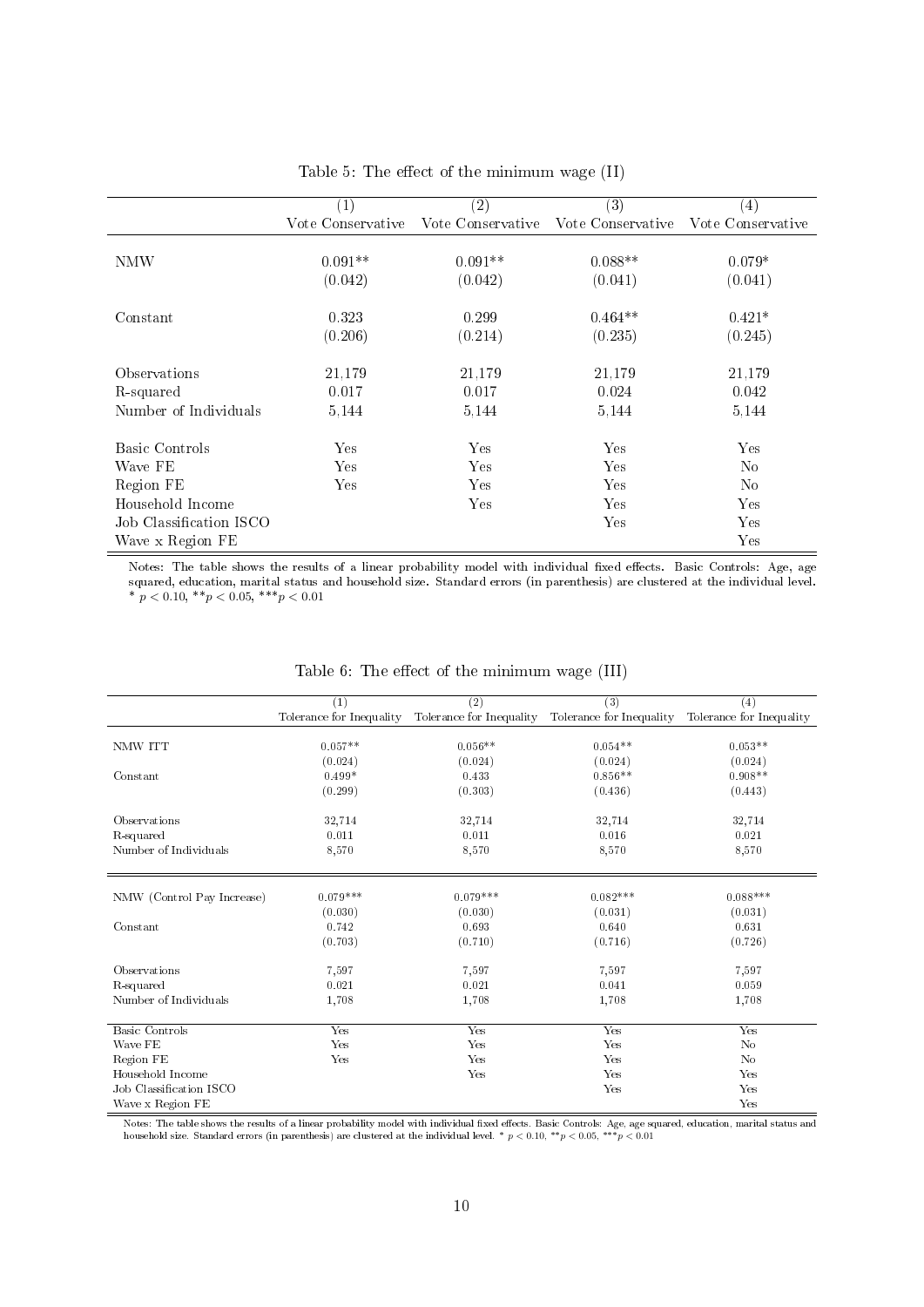|                            | $\overline{(1)}$    | $\overline{(2)}$    | $\overline{(3)}$    | $\left( 4\right)$   |
|----------------------------|---------------------|---------------------|---------------------|---------------------|
|                            | Conservative Voting | Conservative Voting | Conservative Voting | Conservative Voting |
|                            |                     |                     |                     |                     |
| NMW ITT                    | $0.037*$            | $0.036*$            | $0.033*$            | $0.033*$            |
|                            | (0.020)             | (0.020)             | (0.019)             | (0.019)             |
| Constant                   | 0.320               | 0.297               | $0.463**$           | $0.413*$            |
|                            | (0.206)             | (0.214)             | (0.235)             | (0.244)             |
| Observations               | 21,179              | 21,179              | 21,179              | 21,179              |
| R-squared                  | 0.016               | 0.016               | 0.024               | 0.042               |
| Number of Individuals      | 5,144               | 5,144               | 5,144               | 5,144               |
|                            |                     |                     |                     |                     |
| NMW (Control Pay Increase) | $0.092**$           | $0.092**$           | $0.083*$            | 0.073               |
|                            | (0.045)             | (0.045)             | (0.043)             | (0.046)             |
| Constant                   | $-0.477$            | $-0.551$            | $-0.823$            | $-1.028$            |
|                            | (0.481)             | (0.494)             | (0.620)             | (0.628)             |
| Observations               | 4,639               | 4,639               | 4,639               | 4,639               |
| R-squared                  | 0.031               | 0.031               | 0.062               | 0.130               |
| Number of Individuals      | 982                 | 982                 | 982                 | 982                 |
| <b>Basic Controls</b>      | Yes                 | Yes                 | Yes                 | Yes                 |
| Wave FE                    | Yes                 | Yes                 | Yes                 | $\rm No$            |
| Region FE                  | Yes                 | Yes                 | Yes                 | N <sub>o</sub>      |
| Household Income           |                     | Yes                 | Yes                 | Yes                 |
| Job Classification ISCO    |                     |                     | Yes                 | Yes                 |
| Wave x Region FE           |                     |                     |                     | Yes                 |

Table 7: The effect of the minimum wage  $(IV)$ 

Notes: The table shows the results of a linear probability model with individual fixed effects. Basic Controls: Age, age squared, education, marital status and household size. Standard errors (in parenthesis) are clustered at the individual level. \*  $p < 0.10$ , \*\* $p < 0.05$ , \*\*\* $p < 0.01$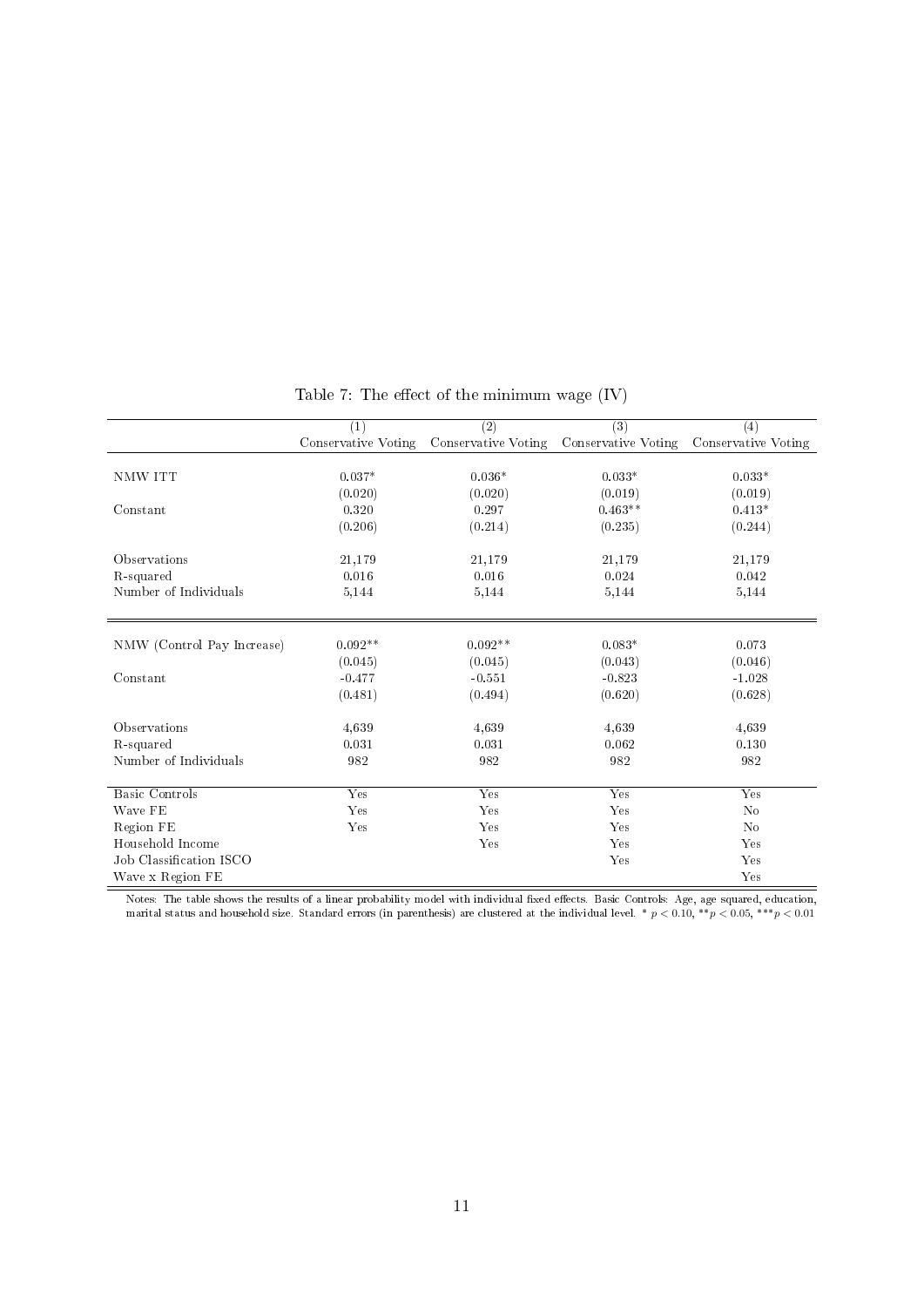#### 3.2 Placebo tests

In the ninth wave of the BHPS (administered in September-December 1999), respondents were asked whether they got any pay increase since April 1999, i.e., the month of the introduction of the NMW, for reasons beyond the NMW introduction. Observed pay increases do not stem from the reform. For example, they may relate to seniority or productivity bonuses. In a first placebo test, we use the workers who answered yes to this question as a placebo-treated group to check whether the effect revealed in our baseline specification is driven by wage increases in themselves, instead of the introduction of a reference point reducing potential wage losses. To perform this exercise, we assign a value equal to one to all the workers who got any pay increase (not due to the NMW introduction).

Results in column one of Table 8 and 9 show that the effect of this placebo-treatment on tolerance for inequality and voting intention is never statistically different from zero. In columns two and three of Table 8 and 9, we also control for anticipatory effects anticipating the treatment in waves 6 and 4.

|                       | $\left( 1\right)$       | (2)                     | (3)                     |
|-----------------------|-------------------------|-------------------------|-------------------------|
|                       | Tolerance of Inequality | Tolerance of Inequality | Tolerance of Inequality |
|                       |                         |                         |                         |
| Pay Increase          | 0.006                   |                         |                         |
|                       | (0.011)                 |                         |                         |
| NMW wave 6            |                         | $-0.036$                |                         |
|                       |                         | (0.050)                 |                         |
| NMW wave 4            |                         |                         | 0.079                   |
|                       |                         |                         | (0.062)                 |
| Constant              | $0.497*$                | 0.043                   | 0.051                   |
|                       | (0.300)                 | (0.545)                 | (0.544)                 |
|                       |                         |                         |                         |
| Observations          | 32,714                  | 16,386                  | 16,386                  |
| R-squared             | 0.011                   | 0.005                   | 0.005                   |
| Number of Individuals | 8,570                   | 5,864                   | 5,864                   |
|                       |                         |                         |                         |
| Basic Controls        | Yes                     | Yes                     | Yes                     |
| Wave FE               | Yes                     | Yes                     | Yes                     |
| Region FE             | Yes                     | Yes                     | Yes                     |

Table 8: Placebo (I)

Notes: The table shows the results of a linear probability model with individual fixed effects. Basic Controls: Age, age squared, education, marital status and household size. Standard errors (in parenthesis) are clustered at the individual level. \*  $p < 0.10$ , \*\* $p < 0.05$ , \*\*\* $p < 0.01$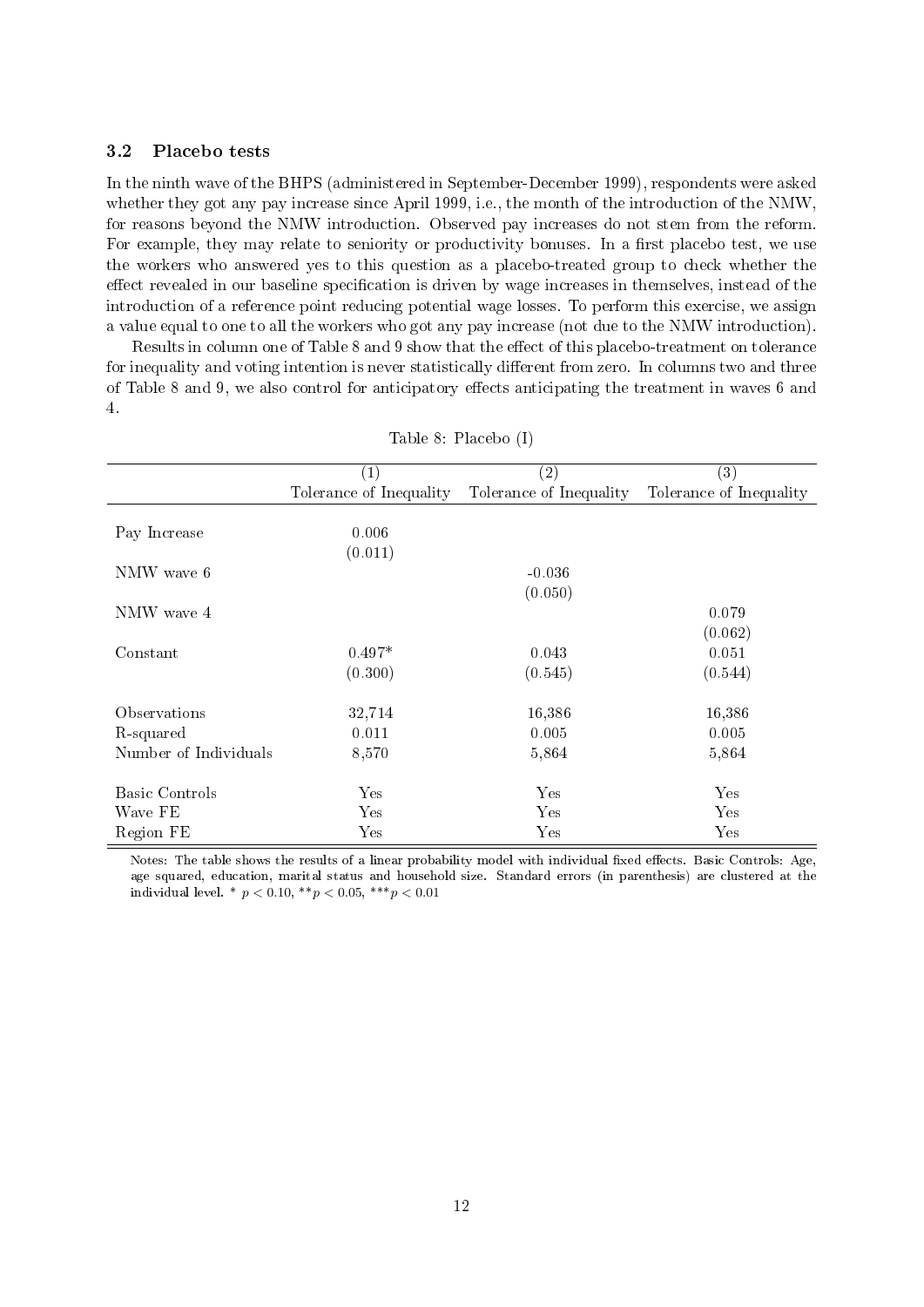|                       | $\left( 1\right)$   | $\left( 2\right)$   | $\left( 3\right)$   |
|-----------------------|---------------------|---------------------|---------------------|
|                       | Conservative Voting | Conservative Voting | Conservative Voting |
|                       |                     |                     |                     |
| Pay Increase          | $-0.016$            |                     |                     |
|                       | (0.015)             |                     |                     |
| NMW Wave 6            |                     | $-0.032$            |                     |
|                       |                     | (0.036)             |                     |
| NMW Wave 4            |                     |                     | 0.012               |
|                       |                     |                     | (0.054)             |
|                       |                     |                     |                     |
| Constant              | 0.307               | 0.576               | 0.577               |
|                       | (0.206)             | (0.587)             | (0.587)             |
| Observations          | 21,179              | 7,063               | 7,063               |
| R-squared             | 0.016               | 0.032               | 0.032               |
| Number of Individuals | 5,144               | 2,770               | 2,770               |
|                       |                     |                     |                     |
| Basic Controls        | Yes                 | Yes                 | Yes                 |
| Wave FE               | Yes                 | Yes                 | Yes                 |
| Region FE             | Yes                 | Yes                 | Yes                 |

Table 9: Placebo (II)

Notes: The table shows the results of a linear probability model with individual fixed effects. Basic Controls: Age, age squared, education, marital status and household size. Standard errors (in parenthesis) are clustered at the individual level. \*  $p < 0.10, \; ^{\ast \ast } p < 0.05, \; ^{\ast \ast \ast } p < 0.01$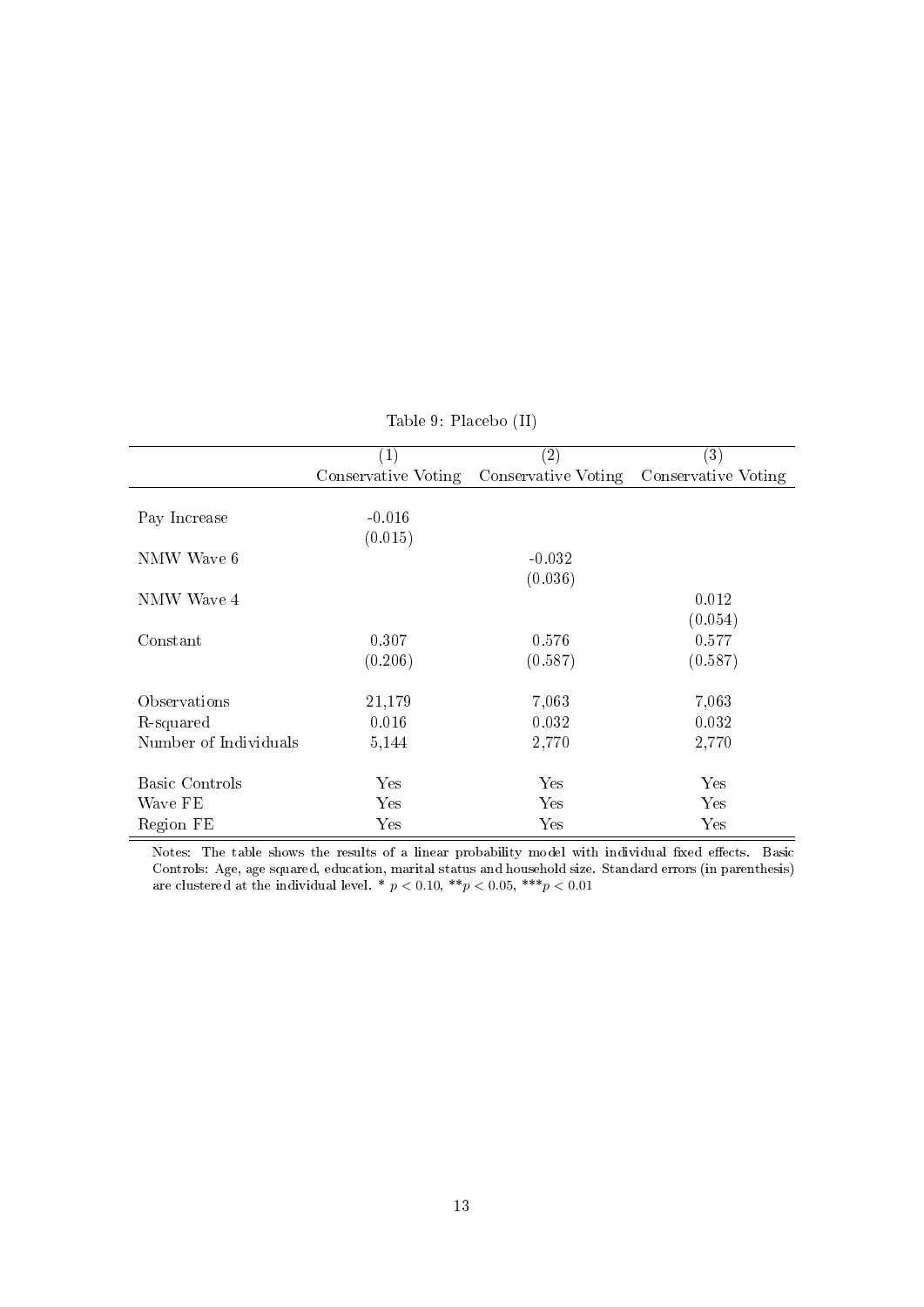#### 4 Conclusion

Our analysis provides robust evidence that British workers whose hourly pay increased thanks to the introduction of the National Minimum Wage (NMW) became more tolerant of inequality. This result is robust to different specifications of the treatment and the control group, and survives to several robustness checks and placebo tests.

A society less tolerant of inequality is more likely to build redistributive mechanisms allowing workers to share the risk of economic setbacks (Alesina and Glaeser, 2004). Thus, people may selfishly advocate for equality and redistribution also because they fear suffering from economic losses. The NMW establishes a clear and salient reference point that prevents the income losses possibly related to wage rate drops below a threshold established by law. Providing workers with the guarantee to avoid such losses weakens their inequality concerns. In support of this interpretation, we provide ancillary evidence that workers who benefited from the minimum wage also changed their vote intentions in favor of a more pro-market-oriented party, unexpectedly harming more inequalityconcerned parties like the Labour that introduced the reform in 1999.

Previous research suggests that, if a society believes that socioeconomic success only depends on merit, and that everyone should fully benefit from the fruits of her work, it will demand low redistribution. If, instead, the prevailing belief is that wealth is mostly determined by random luck, society will likely be more concerned with inequality, thereby supporting higher redistribution (Alesina and Angeletos, 2005; Bénabou and Tirole, 2006). Gualtieri et al. (2019) show that the fear of suffering from the economic losses possibly caused by natural disasters strengthens the belief that redistribution is essential for a society to be fair. The possibility to suffer from economic setbacks due to wage losses could make workers feel more vulnerable to exogenous shocks and the role of luck, thus reinforcing inequality concerns. By contrast, removing the risk of wage losses below a given reference point may make workers feel less vulnerable to unfortunate events, thereby making them more tolerant of inequality.

The finding that NMW beneficiaries softened their inequality concerns also helps explaining why relatively poor people tolerate inequality and do not advocate for redistribution even if they would benefit from it without bearing its cost. The fear to suffer from economic losses likely plays a role, with a lower vulnerability being associated with weaker inequality concerns and support for redistribution. This effect has seemingly paradoxical consequences for the political debate, suggesting that policy measures reducing inequality could affect economically disadvantaged groups' preferences in a way that harms support for more inequality-concerned parties.

The exogeneity of the minimum wage reform allows us to circumvent the reverse causality issues that are usually at stake in the analysis of social preferences. However, it is still possible that confounding factors biased our estimates. Workers may self-select below the NMW threshold according to some personality traits that may correlate both with their attitudes towards inequality and redistribution and their skills, productivity, and wage. The panel structure of the data helps controlling for the influence of such personal features, allowing us to observe workers' attitudes before and after the reform. Nonetheless, further research is needed to understand the mechanisms underlying the relationship between the stabilization of workers' reference income and their redistributive preferences. Manipulations of the reference point in a controlled environment could help better understand the transmission channels of reforms like the NMW that prevent wage losses below a reference point. Our ancillary evidence on the pro-market change in workers' political orientation also is worth of more in-depth investigation, as it involves the political sustainability of redistributive policies. If the benefits of a welfare scheme are not fully understood by the individuals it targets, policymakers may be discouraged from fully implementing it, with a detrimental impact on the targeted population's well-being. Overall, our results add another tile in the extant knowledge about redistributive preferences that help understanding why people develop seemingly unselfish attitudes towards public policies.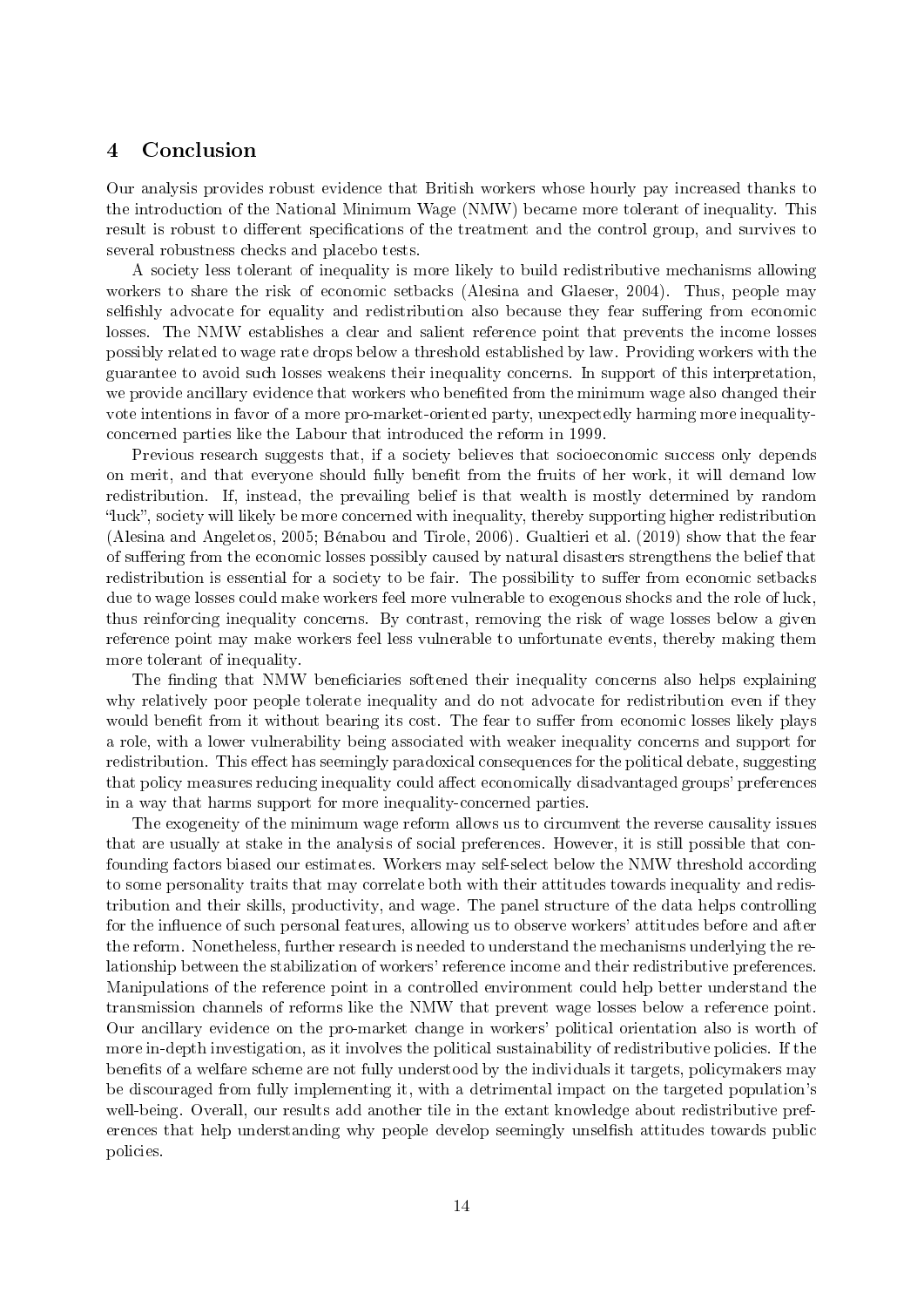#### References

- Aaronson, D., Agarwal, S., and French, E. (2012). The Spending and Debt Response to Minimum Wage Hikes. American Economic Review,  $102(7)$ : 3111-3139.
- Adams, S., Blackburn, M. L., and Cotti, C. D. (2012). Minimum wages and alcohol-related traffic fatalities among teens. Review of Economics and Statistics,  $94(3):828-840$ .
- Alesina, A. and Angeletos, G. M. (2005). Fairness and redistribution. American Economic Review,  $95(4):960-980.$
- Alesina, A., Cozzi, G., and Mantovan, N. (2012). The Evolution of Ideology, Fairness and Redistribution. The Economic Journal,  $122(565)$ :  $1244-1261$ .
- Alesina, A. and Glaeser, E. (2004). Fighting Poverty in the US and Europe. Oxford University Press, Oxford.
- Alesina, A. and La Ferrara, E. (2005). Preferences for redistribution in the land of opportunities. Journal of Public Economics, 89:897-931.
- Alesina, A., Stantcheva, S., and Teso, E. (2018). Intergenerational mobility and preferences for redistribution. American Economic Review,  $108(2)$ :521-554.
- Algan, Y., Cahuc, P., and Sangnier, M. (2016). Trust and the welfare state: The Twin Peaks curve. The Economic Journal,  $126(593):861-883$ .
- Arulampalam, W., Booth, A. L., and Bryan, M. L. (2004). Training and the new minimum wage. The Economic Journal, 114:C87-C94.
- Arunachalam, R. and Watson, S. (2018). Height, income and voting. British Journal of Political  $Science, 48(4):1027-1051.$
- Autor, D. H., Katz, L. F., and Kearney, M. S. (2008). Trends in US wage inequality: Revising the revisionists. Review of Economics and Statistics,  $90(2):300-323$ .
- Autor, D. H., Manning, A., and Smith, C. L. (2016). The Contribution of the Minimum Wage to US Wage Inequality over Three Decades: A Reassessment. American Economic Journal: Applied,  $8(1):58-99.$
- Bénabou, R. and Ok, E. A. (2001). Social mobility and the demand for redistribution: The POUM hypothesis. Quarterly Journal of Economics, 116(2):447-487.
- Bénabou, R. and Tirole, J. (2006). Belief in a Just World and Redistributive Politics. Quarterly Journal of Economics,  $121(2):699-746$ .
- Bjørnskov, C., Dreher, A., Fischer, J. A. V., Schnellenbach, J., and Gehring, K. (2013). Inequality and happiness: When perceived social mobility and economic reality do not match. *Journal of* Economic Behavior and Organization, 91:75-92.
- Cengiz, D., Dube, A., Lindner, A., and Zipperer, B. (2019). The Effect of Minimum Wages on Low-Wage Jobs. *Quarterly Journal of Economics*,  $134(3):1405-1454$ .
- Cerqueti, R., Sabatini, F., and Ventura, M. (2019). Civic capital and support for the welfare state. Social Choice and Welfare,  $53(2)$ :  $313-336$ .
- Charité, J., Fisman, R., and Kuziemko, I. (2015). Reference points and redistributive preferences: Experimental evidence. NBER Working Paper, (21009).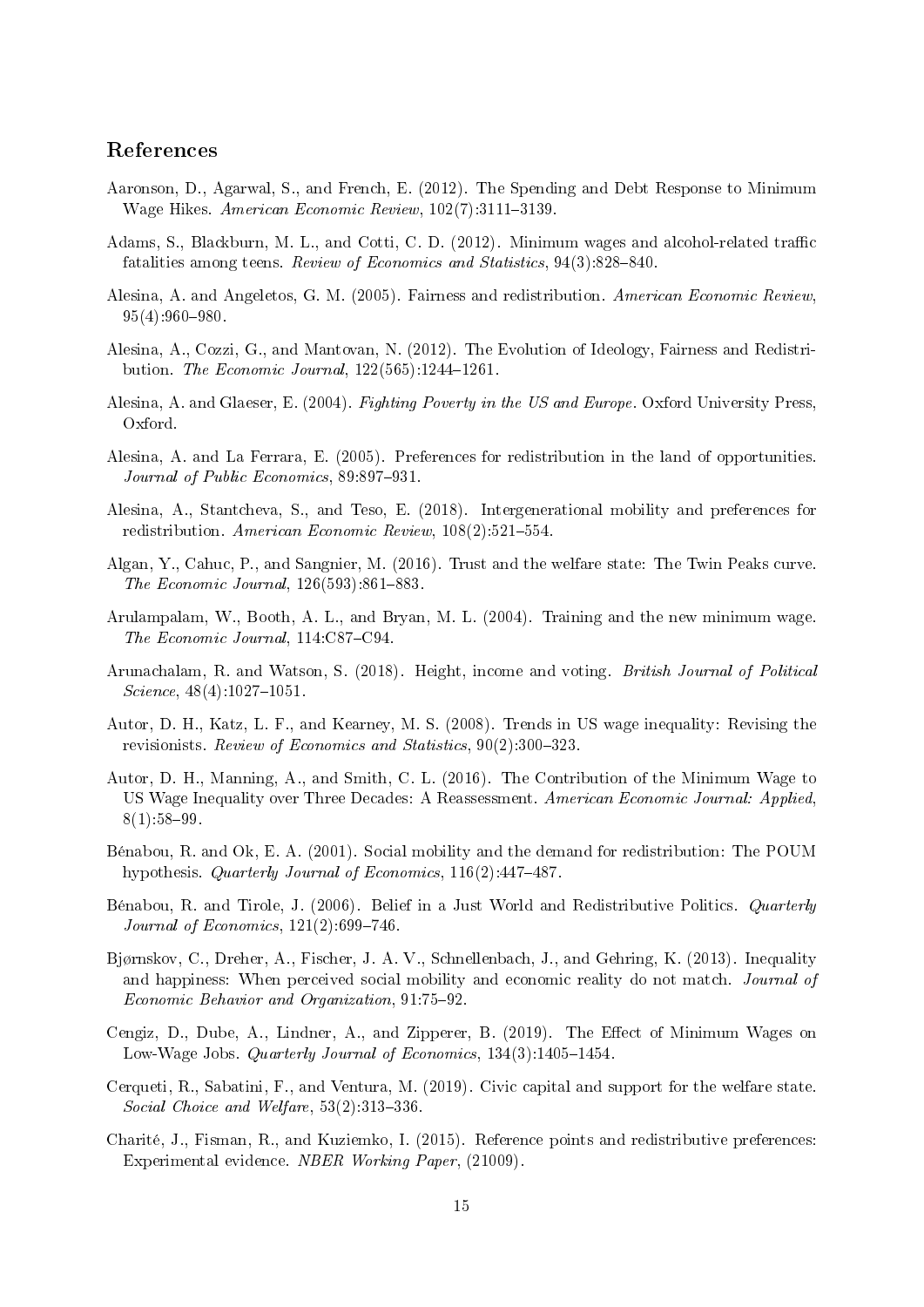- Clark, A. and D'Ambrosio, C. (2015). Attitudes to income inequality: experimental and survey evidence, volume Handbook of Income Distribution. Elsevier, Amsterdam.
- Corneo, G. and Gruner, H. P. (2002). Individual preferences for political redistribution. Journal of Public Economics,  $83:83-107$ .
- Dahlberg, M., Edmark, K., and Lundqist, H. (2012). Ethnic diversity and preferences for redistribution. Journal of Political Economy,  $120(1):41-76$ .
- Della Vigna, S., Lindner, A., Reizer, B., and Schmieder, J. F. (2017). Reference-dependent job search: Evidence from Hungary. Quarterly Journal of Economics,  $132(4)$ :1969-2018.
- Dickens, R. and Manning, A. (2004). Spikes and Spill-Overs: The Impact of the National Minimum Wage on the Wage Distribution in a Low-Wage Sector. The Economic Journal, 114(494):C95-C101.
- Dickens, S., Machin, S., and Manning, A. (1999). The effects of minimum wages on employment: Theory and evidence from Britain. Journal of Labor Economics,  $17(1):1-22$ .
- Draca, M., Machin, S., and Van Reenen, J. (2011). Minimum wages and firm profitability. American Economic Journal: Applied,  $3(1)$ :129-151.
- Engstrom, P., Nordblom, K., Ohlsson, H., and Persson, A. (2015). Tax compliance and loss aversion. American Economic Journal: Economic Policy, 7(4):132-164.
- Eugster, B., Lalive, R., Steinhauer, A., and Zweimüller, J. (2011). The Demand for Social Insurance: Does Culture Matter? The Economic Journal, 121(556):F413-F448.
- Falk, A., Fehr, E., and Zehnder, C. (2006). Fairness perceptions and reservation wages The behavioral effects of minimum wage laws. Quarterly Journal of Economics,  $121(4):1347-1381$ .
- Fisman, R., Kuziemko, I., and Vannutelli, S. (2021). Distributional preferences in larger groups: Keeping up with the Joneses and keeping track of the tails. Journal of the European Economic Association,  $19(2)$ :1407-1438.
- Ghiglino, C., Juárez-Luna, D., and Müller, A. (2021). Class Altruism and Redistribution. The  $Economic\ Journal, 131(640):3274-3295.$
- Giuliano, P. and Spilimbergo, A. (2014). Growing up in a recession. Review of Economic Studies. 81:787-817.
- Gualtieri, G., Nicolini, M., and Sabatini, F. (2019). Repeated shocks and preferences for redistribution. Journal of Economic Behavior and Organization, page https://doi.org/10.1016/j.jebo.2019.09.016.
- Karle, H., Kirchsteiger, G., and Peitz, M. (2015). Loss aversion and consumption choice: Theory and experimental evidence. American Economic Journal: Microeconomics,  $7(2):101-120$ .
- Kuziemko, I., Buell, R. W., Reich, T., and Norton, M. I. (2014). "Last-Place Aversion": Evidence and Redistributive Implications. Quarterly Journal of Economics,  $129(1):105-149$ .
- Kuziemko, I., Norton, M. I., Saez, E., and Stantcheva, S. (2015). How Elastic Are Preferences for Redistribution? Evidence from Randomized Survey Experiments. American Economic Review,  $105(4):1478-1508.$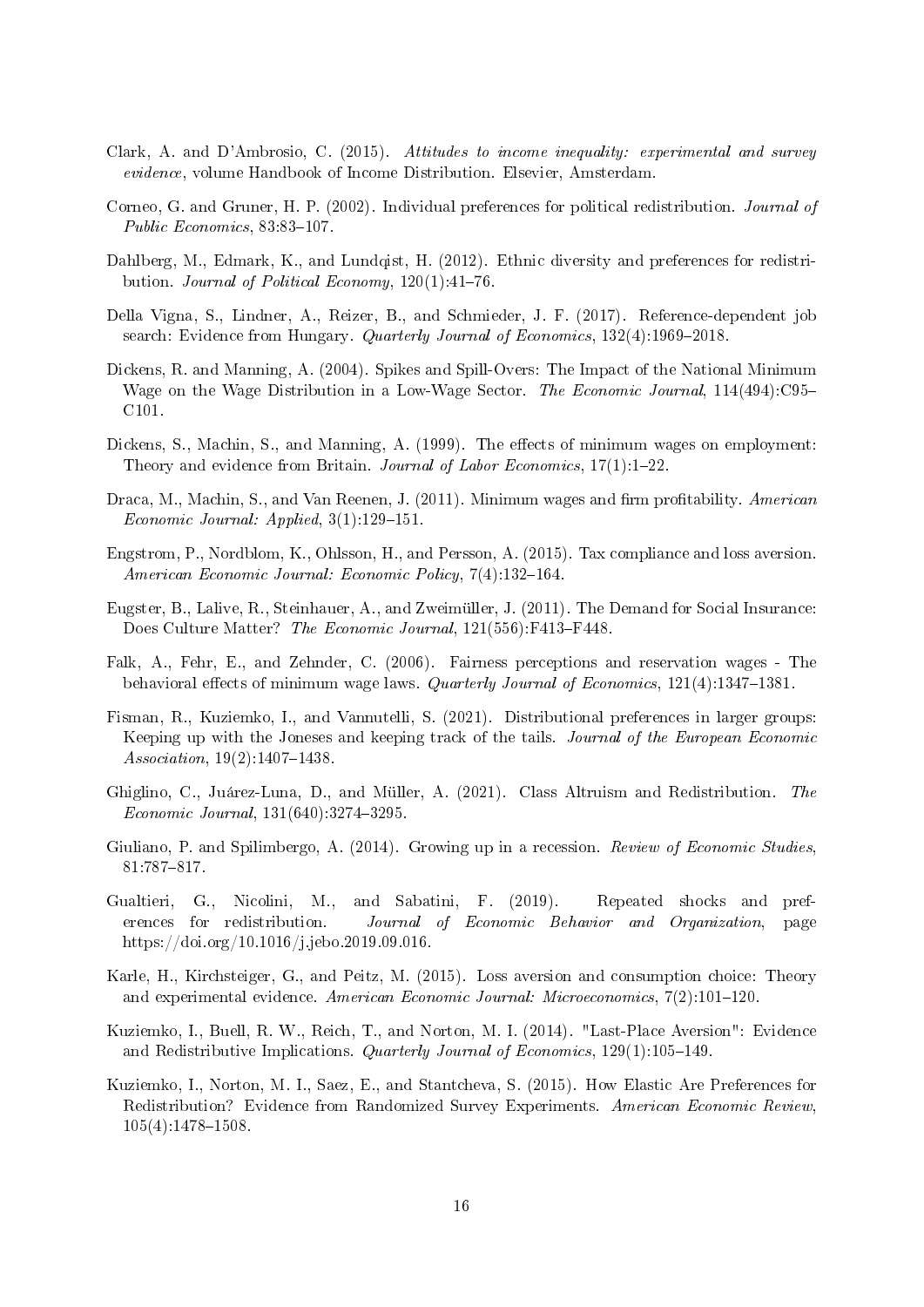- Martén, L. (2019). Demand for Redistribution: Individuals' Responses to Economic Setbacks. The Scandinavian Journal of Economics,  $121(1)$ :225-242.
- Meltzer, A. and Richard, S. F. (1981). A rational theory of the size of government. Journal of Political Economy,  $89(5):914-927$ .
- O'Donoghue, T. and Sprenger, C. (2018). Reference-dependent preferences. In Handbook of Behav*ioral Economics: Applications and Foundations 1*, volume 1, pages  $1-77$ . Elsevier.
- Piketty, T. (1995). Social mobility and redistributive politics. *Quarterly Journal of Economics*,  $CX(3):551-584.$
- Reeves, A., McKee, M., Mackenbach, J., Whitehead, M., and Stuckler, D. (2017). Introduction of a national minimum wage reduced depressive symptoms in low-wage workers: a quasi-natural experiment in the UK. Health economics,  $26(5):639-655$ .
- Roemer, J. (1998). Why the poor do not expropriate the rich: an old argument in new garb. Journal of Public Economics,  $70:399-424$ .
- Roth, C. and Wohlfart, J. (2018). Experienced inequality and preferences for redistribution. Journal of Public Economics,  $167:251-262$ .
- Sabatini, F., Ventura, M., Yamamura, E., and Zamparelli, L. (2019). Fairness and the Unselfish Demand for Redistribution by Taxpayers and Welfare Recipients. Southern Economic Journal. DOI: 10.1002/soej.12416.
- Stewart, M. B. (2004a). The Employment Effects of the National Minimum Wage. The Economic Journal,  $114(494)$ : C110-C116.
- Stewart, M. B. (2004b). The impact of the introduction of the UK minimum wage on the employment probabilities of low-wage workers. Journal of the European Economic Association, 2(1):67-97.
- Taylor, M., Brice, J., Buck, N., and Prentice, E. (2007). BHPS User Manual, Volume A: Introduction, Technical Report and Appendices.
- Thaler, R. H., Tversky, A., Kahneman, D., and Schwartz, A. (1997). The effect of myopia and loss aversion on risk taking: An experimental test. Quarterly Journal of Economics,  $112(2)$ :647-661.
- Tonin, M. (2011). Minimum wage and tax evasion: Theory and evidence. Journal of Public Eco $nonics, 95(11-12):1635-1651.$
- Tversky, A. and Kahneman, D. (1991). Loss aversion in riskless choice: a reference-dependent model. Quarterly Journal of Economics,  $106(4):1039-1061$ .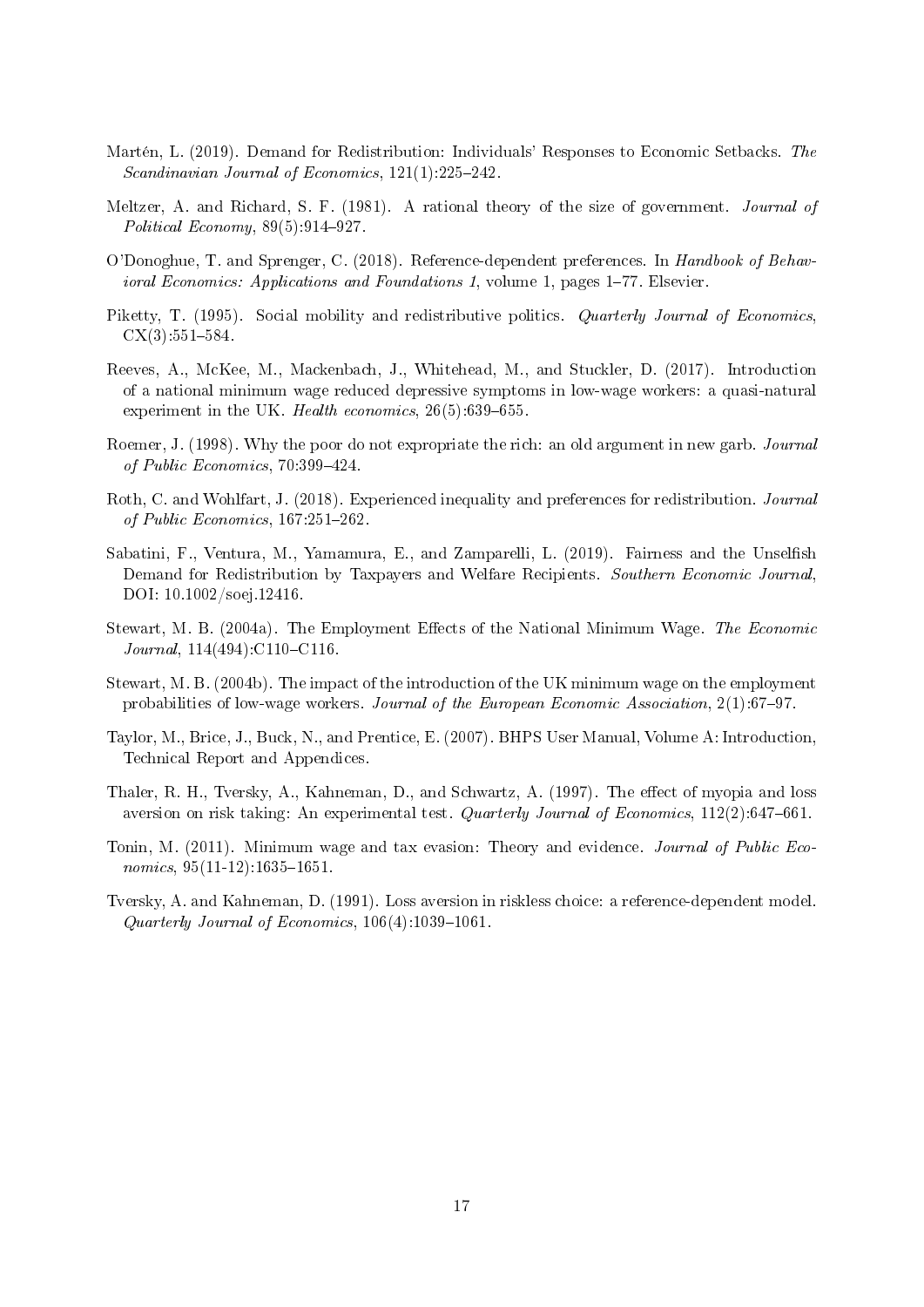### 5 Appendix

|                       | $\left( 1\right)$        | (2)         | (3)                                                                                       | (4)       | (5)         | (6)                 |
|-----------------------|--------------------------|-------------|-------------------------------------------------------------------------------------------|-----------|-------------|---------------------|
|                       | Tolerance for Inequality |             | Tolerance for Inequality Tolerance for Inequality Conservative Voting Conservative Voting |           |             | Conservative Voting |
| <b>NMW</b>            | $0.091***$               | $0.105***$  | $0.140***$                                                                                | $0.091**$ | $0.083**$   | 0.018               |
|                       | (0.029)                  | (0.040)     | (0.042)                                                                                   | (0.042)   | (0.038)     | (0.061)             |
| Constant              | $0.504*$                 | $-0.347$    | 1.191                                                                                     | 0.323     | $0.603*$    | 0.631               |
|                       | (0.299)                  | (0.770)     | (0.912)                                                                                   | (0.206)   | (0.340)     | (0.567)             |
| Observations          | 32.714                   | 7.436       | 5.215                                                                                     | 21.179    | 6.551       | 4.037               |
| R-squared             | 0.011                    | 0.019       | 0.025                                                                                     | 0.017     | 0.022       | 0.026               |
| Number of Individuals | 8.570                    | 3.702       | 2.205                                                                                     | 5.144     | 2.625       | 1.479               |
| Sample                | Full                     | Average Pay | <b>ISCO</b>                                                                               | Full      | Average Pay | <b>ISCO</b>         |
| Basic Controls        | Yes                      | Yes         | Yes.                                                                                      | Yes       | Yes         | Yes                 |
| Wave FE               | Yes                      | Yes         | Yes.                                                                                      | Yes       | Yes         | Yes                 |
| Region FE             | $_{\rm Yes}$             | Yes         | Yes.                                                                                      | Yes       | Yes         | Yes                 |

Table A1: The effect of the minimum wage Sample Split

Notes: The table shows the results of a linear probability model with individual fixed effects. Basic Controls: Age, age squared, education, marital status and household size. Standard errors (in parenthesis) are clustere

Table A2: The effect of the minimum wage Balanced Panel (I)

|                         | 1)                       | $^{\prime}2)$            | $\left( 3\right)$        | (4)                      |
|-------------------------|--------------------------|--------------------------|--------------------------|--------------------------|
|                         | Tolerance for Inequality | Tolerance for Inequality | Tolerance for Inequality | Tolerance for Inequality |
|                         |                          |                          |                          |                          |
| <b>NMW</b>              | $0.103**$                | $0.102**$                | $0.105**$                | $0.105***$               |
|                         | (0.043)                  | (0.043)                  | (0.041)                  | (0.041)                  |
| Constant                | 1.178*                   | 0.998                    | 0.866                    | 0.972                    |
|                         | (0.640)                  | (0.653)                  | (0.674)                  | (0.686)                  |
|                         |                          |                          |                          |                          |
| Observations            | 7,833                    | 7,833                    | 7,833                    | 7,833                    |
| R-squared               | 0.019                    | 0.020                    | 0.037                    | 0.058                    |
| Number of Individuals   | 1,119                    | 1,119                    | 1,119                    | 1,119                    |
| Basic Controls          | Yes                      | Yes                      | Yes                      | Yes                      |
| Wave FE                 | Yes                      | Yes                      | Yes                      | N <sub>0</sub>           |
| Region FE               | Yes                      | Yes                      | Yes                      | N <sub>0</sub>           |
| Household Income        |                          | Yes                      | Yes                      | Yes                      |
| Job Classification ISCO |                          |                          | Yes                      | Yes                      |
| Wave x Region FE        |                          |                          |                          | Yes                      |

Notes: The table shows the results of a linear probability model with individual fixed effects. Basic Controls: Age, age squared, education, marital status and household size. Standard errors (in parenthesis) are clustere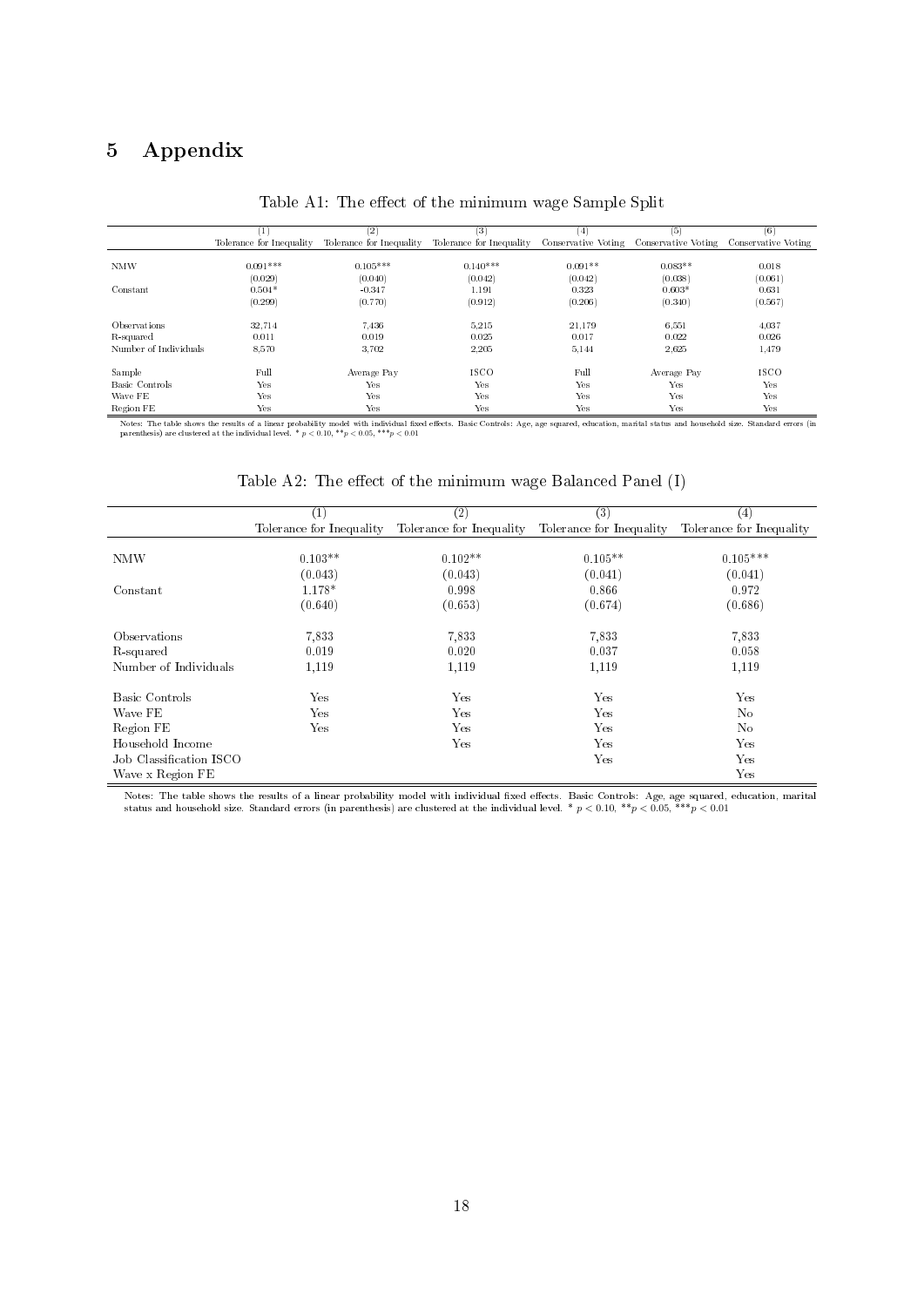|                         | (1)                 | $\rm(2)$  | $\left( 3\right)$                                           | $\left(4\right)$ |
|-------------------------|---------------------|-----------|-------------------------------------------------------------|------------------|
|                         | Conservative Voting |           | Conservative Voting Conservative Voting Conservative Voting |                  |
|                         |                     |           |                                                             |                  |
| <b>NMW</b>              | $0.220**$           | $0.223**$ | $0.178**$                                                   | $0.196***$       |
|                         | (0.106)             | (0.106)   | (0.086)                                                     | (0.075)          |
| Constant                | 0.200               | 0.011     | $-0.814$                                                    | $-0.998$         |
|                         | (1.069)             | (1.098)   | (1.128)                                                     | (1.196)          |
| Observations            | 2,725               | 2,725     | 2,725                                                       | 2,725            |
| R-squared               | 0.050               | 0.051     | 0.094                                                       | 0.198            |
| Number of Individuals   | 445                 | 445       | 445                                                         | 445              |
| Basic Controls          | Yes                 | Yes       | Yes                                                         | Yes              |
| Wave FE                 | Yes                 | Yes       | Yes                                                         | No               |
| Region FE               | Yes                 | Yes       | Yes                                                         | No               |
| Household Income        |                     | Yes       | Yes                                                         | Yes              |
| Job Classification ISCO |                     |           | Yes                                                         | Yes              |
| Wave x Region FE        |                     |           |                                                             | Yes              |

Table A3: The effect of the minimum wage Balanced Panel (II)

Notes: The table shows the results of a linear probability model with individual fixed effects. Basic Controls: Age, age squared, education, marital status and household size. Standard errors (in parenthesis) are clustered at the individual level. \*  $p$  < 0.10,  $**p < 0.05, **p < 0.01$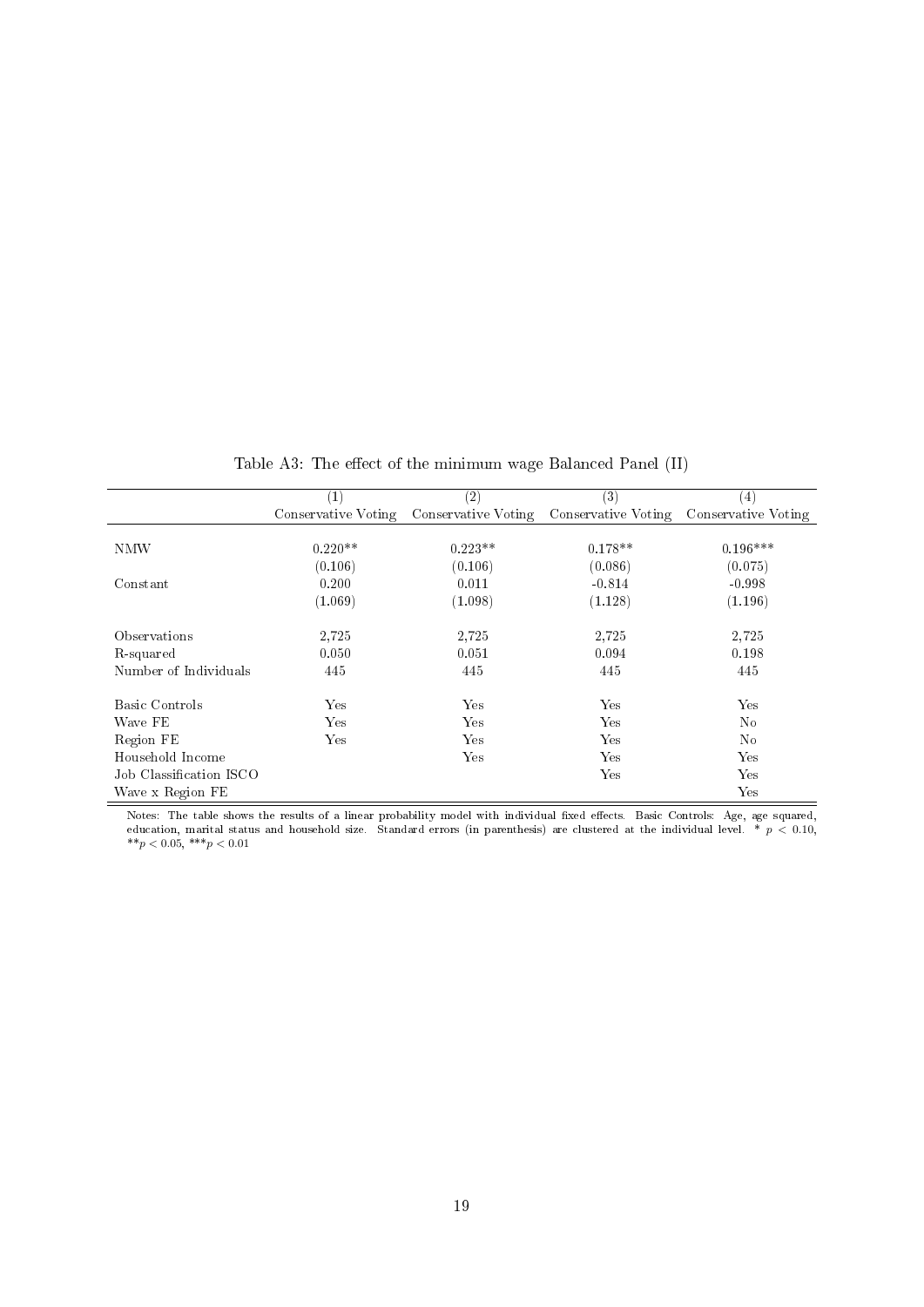#### **MUNI Econ Working Paper Series (since 2018)**

- 2022-07 Fazio, A., Reggiani, T. 2022. *Minimum wage and tolerance for inequality*. MUNI ECON Working Paper n. 2022-07. Brno: Masaryk University.
- 2022-06 Mikula, Š., Reggiani, T. 2022. *Residential-based discrimination in the labor market*. MUNI ECON Working Paper n. 2022-06. Brno: Masaryk University.
- 2022-05 Mikula, Š., Molnár, P. 2022. *Expected Transport Accessibility Improvement and House Prices: Evidence from the Construction of the World's Longest Undersea Road Tunnel*. MUNI ECON Working Paper n. 2022-05. Brno: Masaryk University.
- 2022-04 Coufalová, L., Mikula, Š., Ševčík, M. 2022. *Homophily in Voting Behavior: Evidence from Preferential Voting*. MUNI ECON Working Paper n. 2022-04. Brno: Masaryk University.
- 2022-03 Kecskésová, M., Mikula, Š. 2022. *Malaria and Economic Development in the Short-term: Plasmodium falciparum vs Plasmodium vivax*. MUNI ECON Working Paper n. 2022-03. Brno: Masaryk University.
- 2022-02 Mladenović, D., Rrustemi, V., Martin, S., Kalia, P., Chawdhary, R. 2022. *Effects of Sociodemographic Variables on Electronic Word of Mouth: Evidence from Emerging Economies*. MUNI ECON Working Paper n. 2022-02. Brno: Masaryk University.
- 2022-01 Mikula, Š., Montag, J. 2022. *Roma and Bureaucrats: A Field Experiment in the Czech Republic*. MUNI ECON Working Paper n. 2022-01. Brno: Masaryk University.
- 2021-14 Abraham, E. D., Corazzini, L., Fišar, M., Reggiani, T. 2021. *Delegation and Overhead Aversion with Multiple Threshold Public Goods*. MUNI ECON Working Paper n. 2021-14. Brno: Masaryk University.
- 2021-13 Corazzini, L., Cotton, C., Longo, E., Reggiani, T. 2021. *The Gates Effect in Public Goods Experiments: How Donations Flow to the Recipients Favored by the Wealthy*. MUNI ECON Working Paper n. 2021-13. Brno: Masaryk University.
- 2021-12 Staněk, R., Krčál, O., Mikula, Š. 2021. *Social Capital and Mobility: An Experimental Study*. MUNI ECON Working Paper n. 2021-12. Brno: Masaryk University.
- 2021-11 Staněk, R., Krčál, O., Čellárová, K. 2021. *Pull yourself up by your bootstraps: Identifying procedural preferences against helping others in the presence*. MUNI ECON Working Paper n. 2021-11. Brno: Masaryk University.
- 2021-10 Levi, E., Sin, I., Stillman, S. 2021. *Understanding the Origins of Populist Political Parties and the Role of External Shocks*. MUNI ECON Working Paper n. 2021-10. Brno: Masaryk University.
- 2021-09 Adamus, M., Grežo, M. 202. *Individual Differences in Behavioural Responses to the Financial Threat Posed by the COVID-19 Pandemic*. MUNI ECON Working Paper n. 2021-09. Brno: Masaryk University.
- 2021-08 Hargreaves Heap, S. P., Karadimitropoulou, A., Levi, E. 2021. *Narrative based information: is it the facts or their packaging that matters?*. MUNI ECON Working Paper n. 2021-08. Brno: Masaryk University.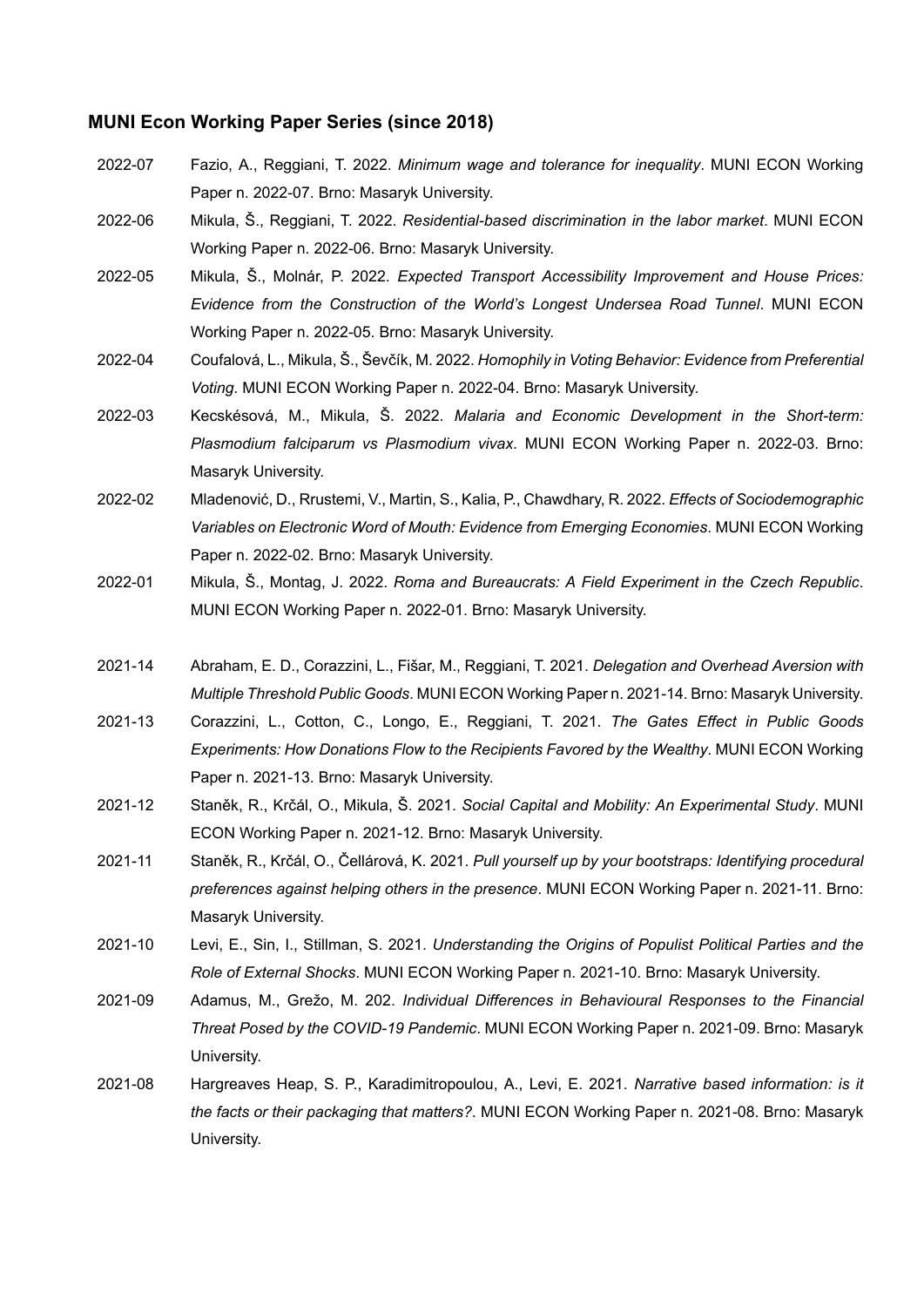- 2021-07 Hargreaves Heap, S. P., Levi, E., Ramalingam, A. 2021. *Group identification and giving: in-group love, out-group hate and their crowding out*. MUNI ECON Working Paper n. 2021-07. Brno: Masaryk University.
- 2021-06 Medda, T., Pelligra, V., Reggiani, T. 2021. *Lab-Sophistication: Does Repeated Participation in Laboratory Experiments Affect Pro-Social Behaviour?*. MUNI ECON Working Paper n. 2021-06. Brno: Masaryk University.
- 2021-05 Guzi, M., Kahanec, M., Ulceluse M., M. 2021. *Europe's migration experience and its effects on economic inequality*. MUNI ECON Working Paper n. 2021-05. Brno: Masaryk University.
- 2021-04 Fazio, A., Reggiani, T., Sabatini, F. 2021. *The political cost of lockdown´s enforcement*. MUNI ECON Working Paper n. 2021-04. Brno: Masaryk University.
- 2021-03 Peciar, V. *Empirical investigation into market power, markups and employment*. MUNI ECON Working Paper n. 2021-03. Brno: Masaryk University.
- 2021-02 Abraham, D., Greiner, B., Stephanides, M. 2021. *On the Internet you can be anyone: An experiment on strategic avatar choice in online marketplaces*. MUNI ECON Working Paper n. 2021-02. Brno: Masaryk University.
- 2021-01 Krčál, O., Peer, S., Staněk, R. 2021. *Can time-inconsistent preferences explain hypothetical biases?*. MUNI ECON Working Paper n. 2021-01. Brno: Masaryk University.
- 2020-04 Pelligra, V., Reggiani, T., Zizzo, D.J. 2020. *Responding to (Un)Reasonable Requests by an Authority*. MUNI ECON Working Paper n. 2020-04. Brno: Masaryk University.
- 2020-03 de Pedraza, P., Guzi, M., Tijdens, K. 2020. *Life Dissatisfaction and Anxiety in COVID-19 pandemic*. MUNI ECON Working Paper n. 2020-03. Brno: Masaryk University.
- 2020-02 de Pedraza, P., Guzi, M., Tijdens, K. 2020. *Life Satisfaction of Employees, Labour Market Tightness and Matching Efficiency*. MUNI ECON Working Paper n. 2020-02. Brno: Masaryk University.
- 2020-01 Fišar, M., Reggiani, T., Sabatini, F., Špalek, J. 2020. *a*. MUNI ECON Working Paper n. 2020-01. Brno: Masaryk University.
- 2019-08 Fišar, M., Krčál, O., Špalek, J., Staněk, R., Tremewan, J. 2019. *A Competitive Audit Selection Mechanism with Incomplete Information*. MUNI ECON Working Paper n. 2019-08. Brno: Masaryk University.
- 2019-07 Guzi, M., Huber, P., Mikula, M. 2019. *Old sins cast long shadows: The Long-term impact of the resettlement of the Sudetenland on residential migration*. MUNI ECON Working Paper n. 2019-07. Brno: Masaryk University.
- 2019-06 Mikula, M., Montag, J. 2019. *Does homeownership hinder labor market activity? Evidence from housing privatization and restitution in Brno.* MUNI ECON Working Paper n. 2019-06. Brno: Masaryk University.
- 2019-05 Krčál, O., Staněk, R., Slanicay, M. 2019. *Made for the job or by the job? A lab-in-the-field experiment with firefighters.* MUNI ECON Working Paper n. 2019-05. Brno: Masaryk University.
- 2019-04 Bruni, L., Pelligra, V., Reggiani, T., Rizzolli, M. 2019. *The Pied Piper: Prizes, Incentives, and Motivation Crowding-in*. MUNI ECON Working Paper n. 2019-04. Brno: Masaryk University.